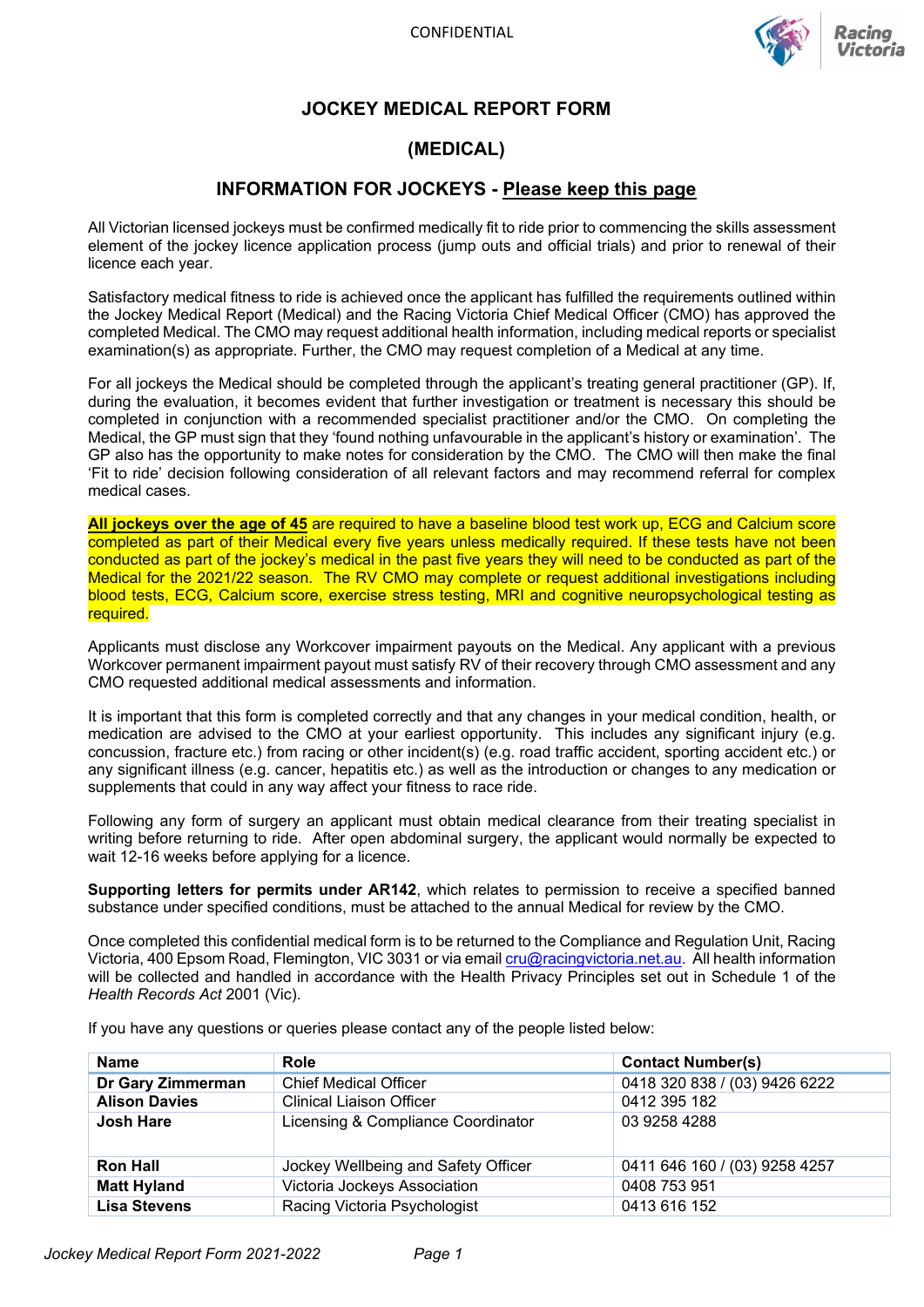

## **JOCKEY MEDICAL REPORT FORM**

## **(MEDICAL)**

### **Instructions to the examining doctor**

Race riding is a sport that requires jockeys to employ highly developed physical skills in collaboration with careful judgment. The failure of jockeys to successfully implement these requirements can have serious consequences. Riders may not only put their own lives in danger, but also other riders resulting in a risk of a serious injury, permanent disability or in the worst-case scenario, death.

All Victorian licensed jockeys must be confirmed medically fit to ride prior to commencing the skills assessment element of the jockey licence application process (jump outs and official trials) and prior to renewal of their licence each year.

Satisfactory medical fitness to ride is achieved once the applicant has fulfilled the requirements outlined within the Jockey Medical Report (Medical) and the Racing Victoria Chief Medical Officer (CMO) has approved the completed Medical. The CMO may request additional health information, including medical reports or specialist examination(s) as appropriate. Further, the CMO may request completion of a Medical at any time.

For all jockeys the Medical should be completed through the applicant's treating general practitioner (GP). If, during the evaluation, it becomes evident that further investigation or treatment is necessary this should be completed in conjunction with a recommended specialist practitioner and/or the CMO. On completing the Medical examination, the GP must sign that they 'found nothing unfavourable in the applicant's history or examination'. The GP also has the opportunity to make notes for consideration by the CMO. The CMO will then make the final 'Fit to ride' decision following consideration of all relevant factors and may recommend referral for complex medical cases.

**All jockeys over the age of 45** are required to have a baseline blood test work up, ECG and Calcium score completed as part of their Medical every five years unless medically required (if these tests have not been conducted as part of the jockey's medical for the past five years they will need to be conducted as part of the Medical for the 2021/22 season). The RV CMO may complete or request additional investigations including blood tests, ECG, Calcium score, exercise stress testing, MRI and cognitive neuropsychological testing as required.

Applicants must disclose any Workcover impairment payouts on the Medical. Any applicant with a previous Workcover permanent impairment payout must satisfy RV of their recovery through CMO assessment and any CMO requested additional medical assessments and information.

Existing Licence holders, who, during the period of holding a Licence suffer a significant injury (eg. concussion, fracture etc.) or a significant illness (eg. cancer, hepatitis etc.), that could in any way affect their fitness to ride, must inform the CMO, at their earliest opportunity. For the sake of clarity, this applies to any significant illness or injury – regardless of whether or not it resulted from a racing or other incident (eg. road traffic accident, sporting accident, etc.).

Following any form of surgery an applicant must obtain medical clearance from their treating specialist in writing before returning to ride. After open abdominal surgery, the applicant would normally be expected to wait 12-16 weeks before applying for a licence.

A brief summary of the major areas of concern with regard to medical standards for fitness to race ride is set out below. The complete document entitled 'Medical Standards for Fitness to Race Ride' is available upon request from RV. If the examining doctor has any queries at the time of the examination, he/she may contact RV's CMO, Dr Gary Zimmerman, for clarification on 9426 6222 or 0418 320 838 (mobile).

**PART A - JOCKEY LICENCE PERSONAL INFORMATION is to be completed by the Jockey. PART B - JOCKEY LICENCE MEDICAL INFORMATION is to be completed by the Jockey. PART C - MEDICAL EXAMINATION is to be completed by the Medical Practitioner.**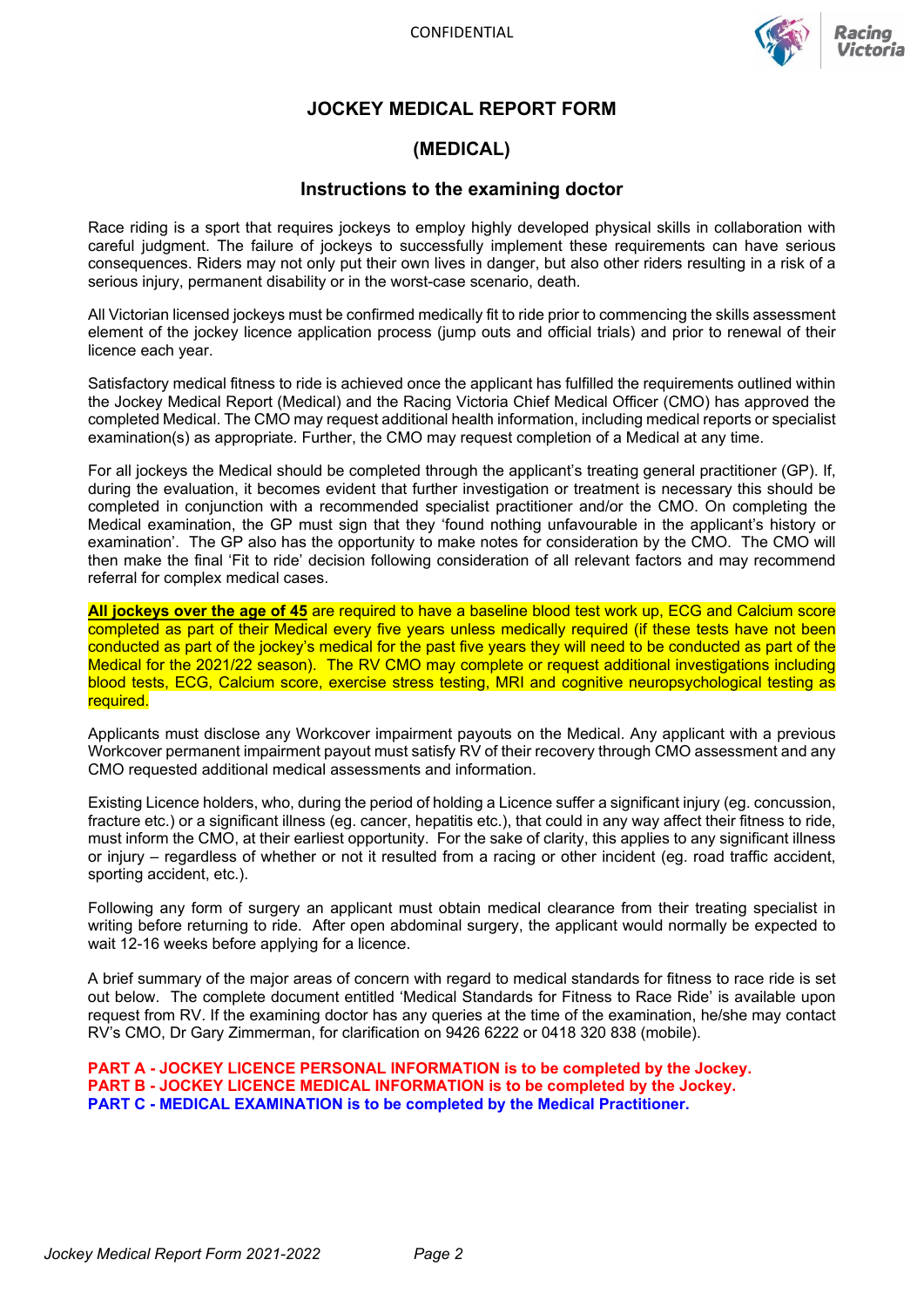

## **RACING VICTORIA MEDICAL STANDARDS OF FITNESS TO RIDE**

### **OVERVIEW**

Persons granted a licence or permit to ride as a jockey; apprentice jockey; or approved rider must be physically fit generally and be able to withstand the rigors particularly associated with riding in races.

### **PARTICULAR PHYSICAL REQUIREMENTS**

Without limiting the generality of the requirements for general physical fitness, an applicant for a rider's licence or permit must be physically and psychologically fit to meet the following requirements:

- a) Jockeys, apprentice jockeys and approved riders must necessarily maintain their weight below the maximum allowable weight, which may be carried by the horse, which they are engaged to ride.
- b) In conducting a medical examination it is important to be aware that jockeys, apprentice jockeys and approved riders must maintain a minimum weight and that some jockeys, apprentice jockeys and approved riders may engage in a variety of activities intended to reduce and maintain their weight including fasting, wasting, exercise, use of medication, taking of saunas and in some cases other extreme measures.
- c) Riding in races places considerable physical strain on areas of a jockey's, apprentice jockey's and approved rider's body including in particular pressure on joints and muscles in the lower back, neck, hip, knee and ankle joints and the major leg and arm muscles.
- d) A high level of aerobic fitness is essential to safely carry out the task of riding.
- e) For jockeys, apprentice jockeys and approved riders, the risk of a fall is ever present.
- f) Jockeys, apprentice jockeys and approved riders are required to wear silks of various colours and patterns and judge the distance between their mounts and their fellow riders' mounts. Therefore, there are medical standards recommended for vision.
- g) During the course of a race, fellow jockeys, apprentice jockeys and approved riders may call out to others to alert them of their position or presence and the imminence of danger. Good hearing is an essential requirement for jockeys, apprentice jockeys and approved riders.

### **FURTHER EXAMINATION**

If you believe that an applicant requires further or other medical evaluation a recommendation should be made to the jockey for such evaluation and noted on the medical paperwork. Any application for a licence will not be considered until such evaluation is complete.

Please note that the Racing Victoria Medical Fitness to Ride Standards stipulate that all jockeys aged over 45, as part of their Medical, must complete a baseline blood workup including Lipid profile, ECG and a baseline CT calcium score and if positive, an echocardiography stress test every five years unless medically required.

### **MEDICATION** – Reference AR 136 Rules of Racing. [https://www.racingvictoria.com.au/the-sport/racing/rules](https://www.racingvictoria.com.au/the-sport/racing/rules-of-racing)[of-racing](https://www.racingvictoria.com.au/the-sport/racing/rules-of-racing)

A common reason for refusal/deferment of a licence is the notification that the applicant has recently taken, or is currently taking regular medication. If any of the following statements apply, the licence will invariably be declined or deferred –

- 1. The therapeutic effect of the medication may put a rider at risk when she/he falls (eg. Warfarin).
- 2. The side effects, actual or potential, of the medication are such that they could interfere with the rider's physical capability, judgement, co-ordination or alertness (eg. anti-depressant medication).
- 3. A voluntary or involuntary adjustment of the dosage, administration or absorption of the medication may interfere with the rider's physical capability, judgement, co-ordination or alertness (eg. Insulin dependent diabetes, epilepsy).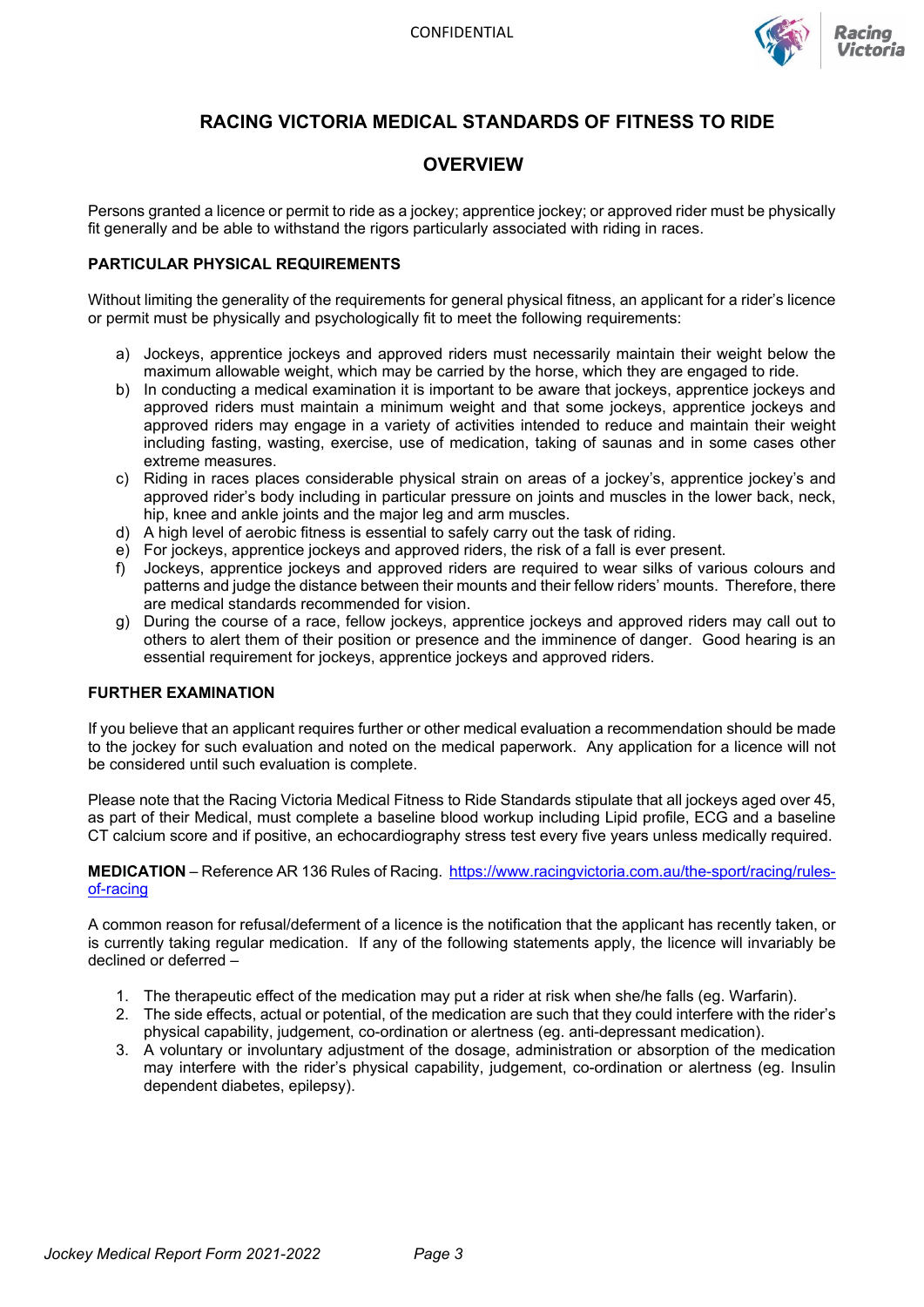

### **ASTHMA**

Asthma controlled with inhalers is normally **not** a concern. Applicants requiring oral steroids or who are severely debilitated by their condition will normally be deferred or refused pending consultant review.

#### **CONVULSIONS**

The Medical Standards for epilepsy are broadly in line with the National Transport Commission Austroads: Assessing Fitness to Drive 2016 (amended August 2017) 6.2 page 83-96

(fit free for 10 years, off all anticonvulsant medication for 10 years and having no further susceptibility to convulsions.)

#### **DISLOCATED OR SUBLUXED SHOULDER**

Applicants must provide a detailed history of all episodes, with relevant dates.

#### **HEARING**

Within the range 500-2000 c/sec there must be **no hearing loss** greater than **35dBA** in either ear.

#### **MUSCULOSKELETAL DISORDERS**

Fractures and dislocations are common in race riding. Before applying to ride, or return to riding, the applicant must have an appropriate range of pain free movement, radiological evidence of a sound bony union, clearance from an orthopaedic surgeon and be able to show that his/her ability to ride safely is unaffected.

No rider may wear a plaster cast, back slab, fibreglass support, prosthesis, harness or similar appliance.

Fractures of the skull, fractures of the spine and discal herniation are of particular concern and these may be required to attend an independent medical review.

#### **OTHER CONDIITIONS THAT MAY WARRANT REFUSAL/DEFERRMENT**

Established cardio-vascular disease (with or without surgical intervention), endocrine disorders, chronic gastrointestinal disease, renal failure or transplant, neoplasia, psychiatric disorders, debilitation respiratory disorders, neurological disorders, past history of head injury, intracranial blood, skull fracture, intracranial A-V malformation or aneurysm, cerebrovascular disease, unexplained loss of consciousness, cranial surgery.

#### **SURGERY**

Following any surgical procedure, the applicant must obtain written clearance from the specialist carrying out the procedure. After open abdominal surgery, the applicant would normally be expected to wait 12-16 weeks before applying for a licence.

### **VISUAL ACUITY**

Corrective lenses are acceptable provided that these are "soft contact lenses". Minimum requirements with or without corrective lenses – 'good eye' **6/9** or better, 'worse eye' **6/18** or better. Monocular vision, visual fields defects and diplopia are not acceptable.

In all cases there will be 3 possible outcomes of the Fitness to Ride medical examination, these are:

- 1. Jockey deemed to be fit *(A-Acceptable condition).*
- 2. Jockey deemed to have a medical condition for which further medical information or testing is required *(D-Deferred)*. The required information will be requested by the GP and then if required, discussed with the Chief Medical Officer. There may be situations and cases where restrictions on riding may be advisable; these may be temporary or permanent.
- 3. Jockey found to have a medical condition which is not compatible with safe race riding; *(R-Refused).*
	- a. Due to risk of deterioration of the condition with race riding.
	- b. The condition requires medication/treatment that may impact on the jockey's ability to ride safely.
	- c. The medical condition could cause a sudden incapacity of the jockey during riding.
	- d. The medical condition cannot be safely accommodated during riding, thus placing the health and safety of jockey, fellow jockeys, horses and race course staff at risk.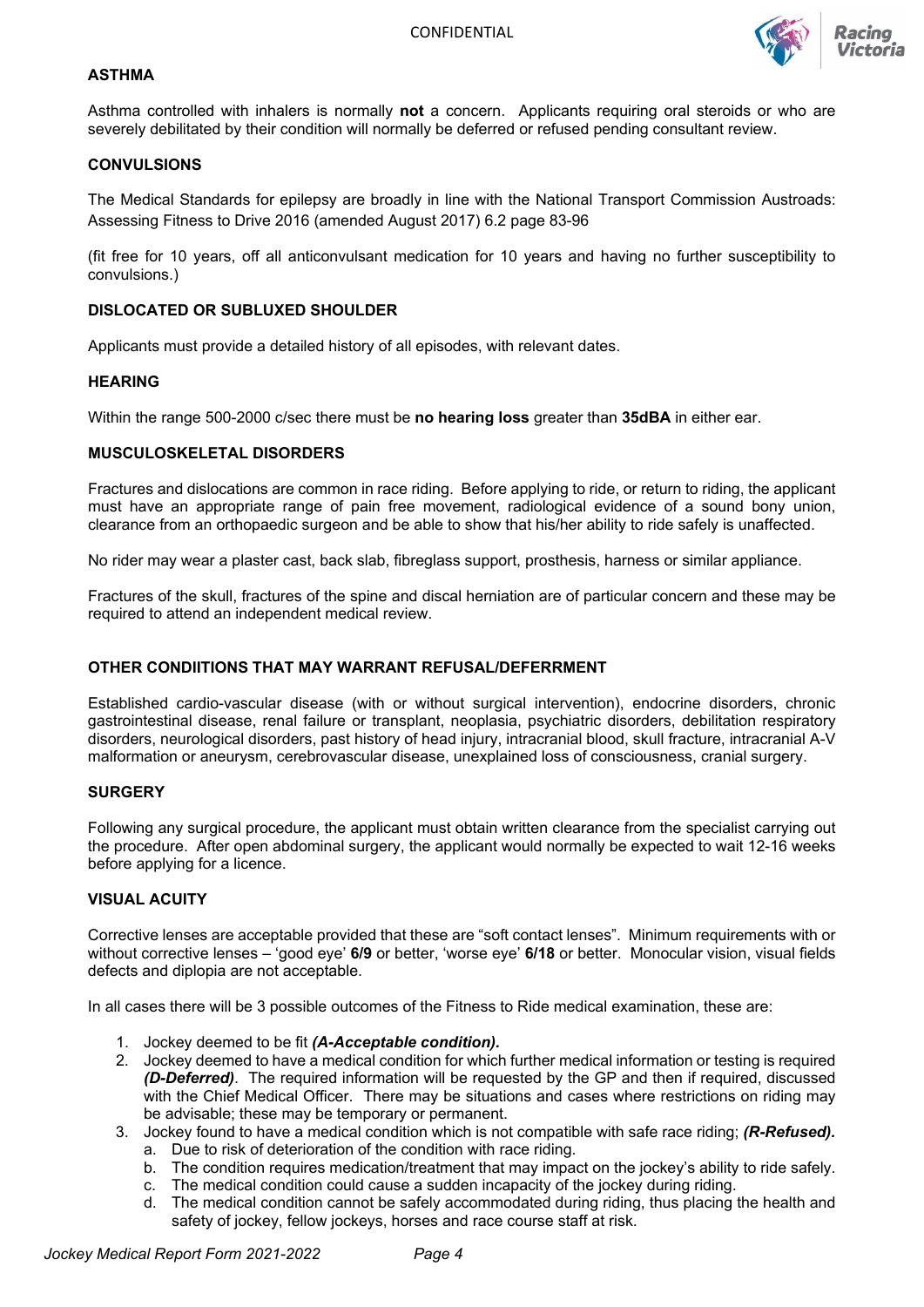

### **CONCUSSION**

Concussion is a minor traumatic brain injury. In the short term, concussion reduces performance and there is some evidence that repeated concussions may lead to long term sequelae. Horse racing currently has one of the highest rates of concussion in sport. A concussion, regardless of where it is sustained, is a reportable injury under the Rules of Racing and requires Medical follow up and management. All jockeys must undergo and pass a RV post concussion Cognigram test before returning to riding.

Because of increasing global reporting of long-term complications of concussion in a variety of sports and based on a combination of evidence and clinical observations regarding physiological recovery taking longer than clinical recovery, Racing Victoria is always reviewing the return to ride process.

Updated guidelines for the management of sports related concussion in Jockeys (February 2021) recommends the **earliest** a jockey can return to riding after a concussion is on the 12<sup>th</sup> day after the day in which the concussion was suffered. If the symptoms or signs of concussion persist beyond 48 hours, a slower return to riding strategy should be adopted. The priority remains the acute and long-term welfare of the jockey.

### **COVID-19 (SARS-CoV-2)**

On January 4<sup>th</sup> 2020, the World Health Organisation (WHO) identified there was a cluster of pneumonia cases occurring in the city of Wuhan in the Hubei Province in China, by mid-January Chinese authorities had shared the genetic sequence of the newly emerging virus SARS-CoV-2 (COVID-19), by March 11 2020 deeply concerned both by the alarming levels of spread and severity of the virus globally, WHO made the assessment that COVID-19 should be characterised as a pandemic.

Many countries had started to report that the virus was spreading exponentially and most of these countries lacked the health infrastructure to deal with a crisis of such proportions. During 2020 and into 2021, on a global level we have seen many countries experience a significant increase in the rise of COVID-19 cases.

COVID-19 is highly infectious and it can be transmitted by aerosol-droplet or fomite (surface) transmission, There are many symptoms that could be consistent with a diagnosis of COVID-19 they include, but are not limited to; most common symptoms, fever, dry cough and tiredness. Less common symptoms; aches and pains, sore throat, conjunctivitis, headache, loss of taste or smell, a rash on skin, discolouration of skin or toes. More serious symptoms; difficulty breathing or shortness of breath, chest pain or pressure, loss of speech or movement.

In line with Racing Victoria Biosecurity Protocol if you or any member of your family or someone that you reside with are experiencing any of the above symptoms, or if you or any member of your family or someone that you reside with are aware that you have been in contact with someone who is a probable or confirmed case of COVID-19, or have visited an exposure site as listed on the Department of Health (DH) webpage – Case Alerts and Public Exposure Sites<http://www.dhhs.vic.gov.au/case-locations-and-outbreaks> you are to contact the CMO immediately and speak to the Clinical Liaison Officer, Ms Alison Davies – *Mob: 0412 395 182.*

If you find yourself experiencing symptoms, under no circumstances are you to attend trackwork, a racecourse or a training facility until you have reported into the CMO, been medically assessed and provided with the medical clearance to return to licensed premises.

#### *Dr Gary Zimmerman*

*Racing Victoria Chief Medical Officer Epworth Sports Exercise Medicine Level 2, 32 Erin Street RICHMOND, VICTORIA 3121 Ph: (03) 9426 6222 Fax: (03) 9426 6111 Mob: 0418 320 838*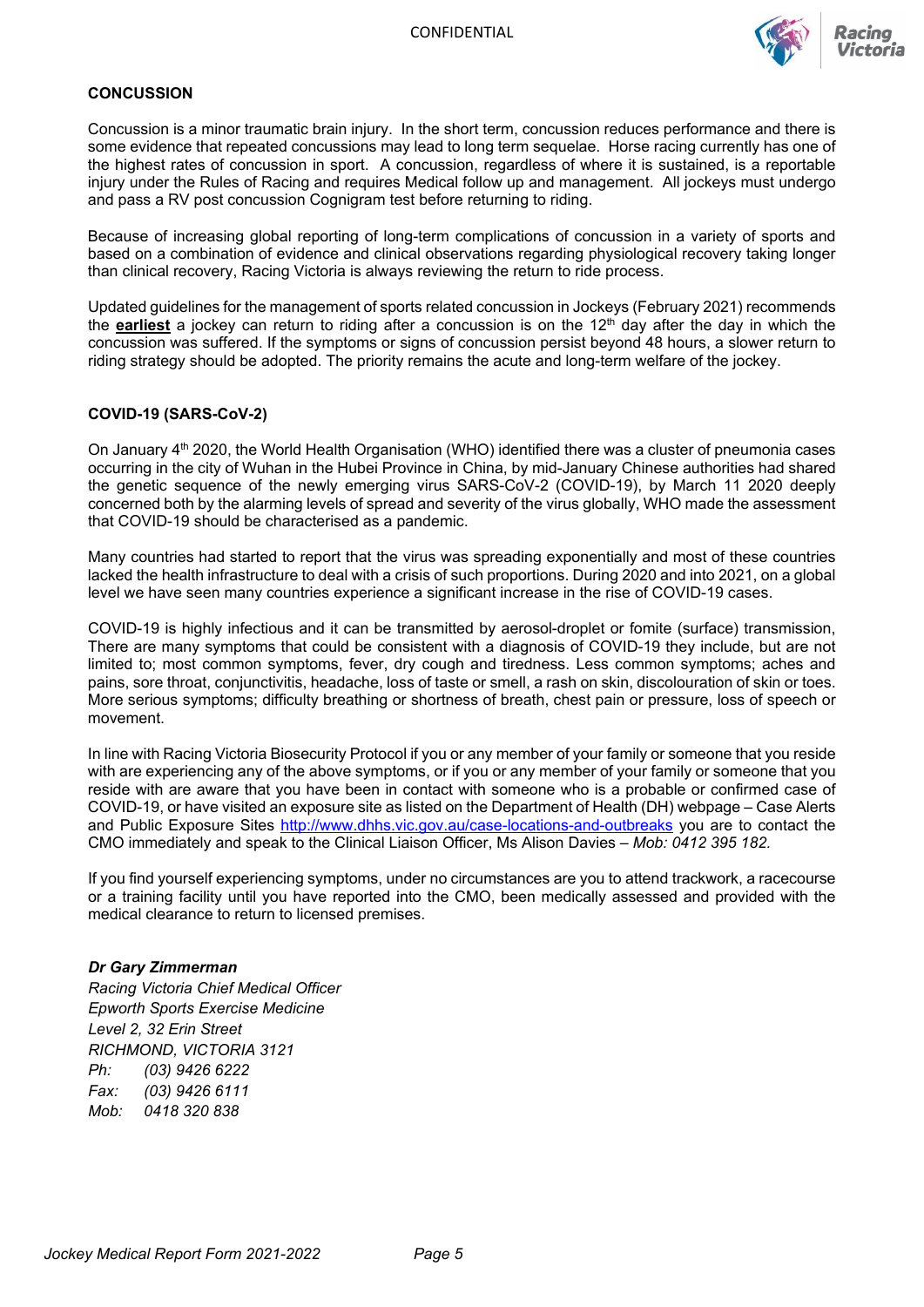

# **PART A JOCKEY LICENCE PERSONAL INFORMATION**

This section is to be completed by the jockey applicant.

# **Personal Information**

| Family Name:                                     |                       | D.O.B: |                       |   |
|--------------------------------------------------|-----------------------|--------|-----------------------|---|
| Given Name(s):                                   |                       |        | Gender (please tick): |   |
| <b>Preferred Name:</b>                           |                       | $\sim$ | F                     | M |
| Home Address:                                    |                       |        |                       |   |
| Suburb                                           |                       |        | Post Code:            |   |
| Postal Address:<br>(only if differs from above): |                       |        | Post Code:            |   |
| <b>Contact Telephone:</b>                        | Mobile:               |        |                       |   |
| Email Address:                                   |                       |        |                       |   |
| <b>Medicare Card Number:</b>                     | <b>Ref Number:</b>    |        |                       |   |
| <b>Private Health Fund:</b>                      | <b>Member Number:</b> |        |                       |   |

# **Emergency Contacts (in an emergency, the persons to be contacted on your behalf)**

*Contact 1:*

| Name:      |       |       | Relationship: |         |  |
|------------|-------|-------|---------------|---------|--|
| Address:   |       |       |               |         |  |
| Telephone: | Home: | Work: |               | Mobile: |  |

*Contact 2:*

| Name:      |       |       | Relationship: |         |  |
|------------|-------|-------|---------------|---------|--|
| Address:   |       |       |               |         |  |
| Telephone: | Home: | Work: |               | Mobile: |  |

## **Licence Refusal or Deferments**

| Has the applicant ever had a licence to ride refused or deferred<br>on medical grounds? |  |        |  | No |  |
|-----------------------------------------------------------------------------------------|--|--------|--|----|--|
| Date of refusal or deferment<br>Date of Reinstatement                                   |  | Reason |  |    |  |
|                                                                                         |  |        |  |    |  |
|                                                                                         |  |        |  |    |  |

|      | Has the applicant ever had a driving licence revoked or<br>suspended for a medical reason? | Yes | No |  |
|------|--------------------------------------------------------------------------------------------|-----|----|--|
| Date | Reason                                                                                     |     |    |  |
|      |                                                                                            |     |    |  |
|      |                                                                                            |     |    |  |
|      | Is this Medical being conducted by your regular treating GP?                               | Yes | No |  |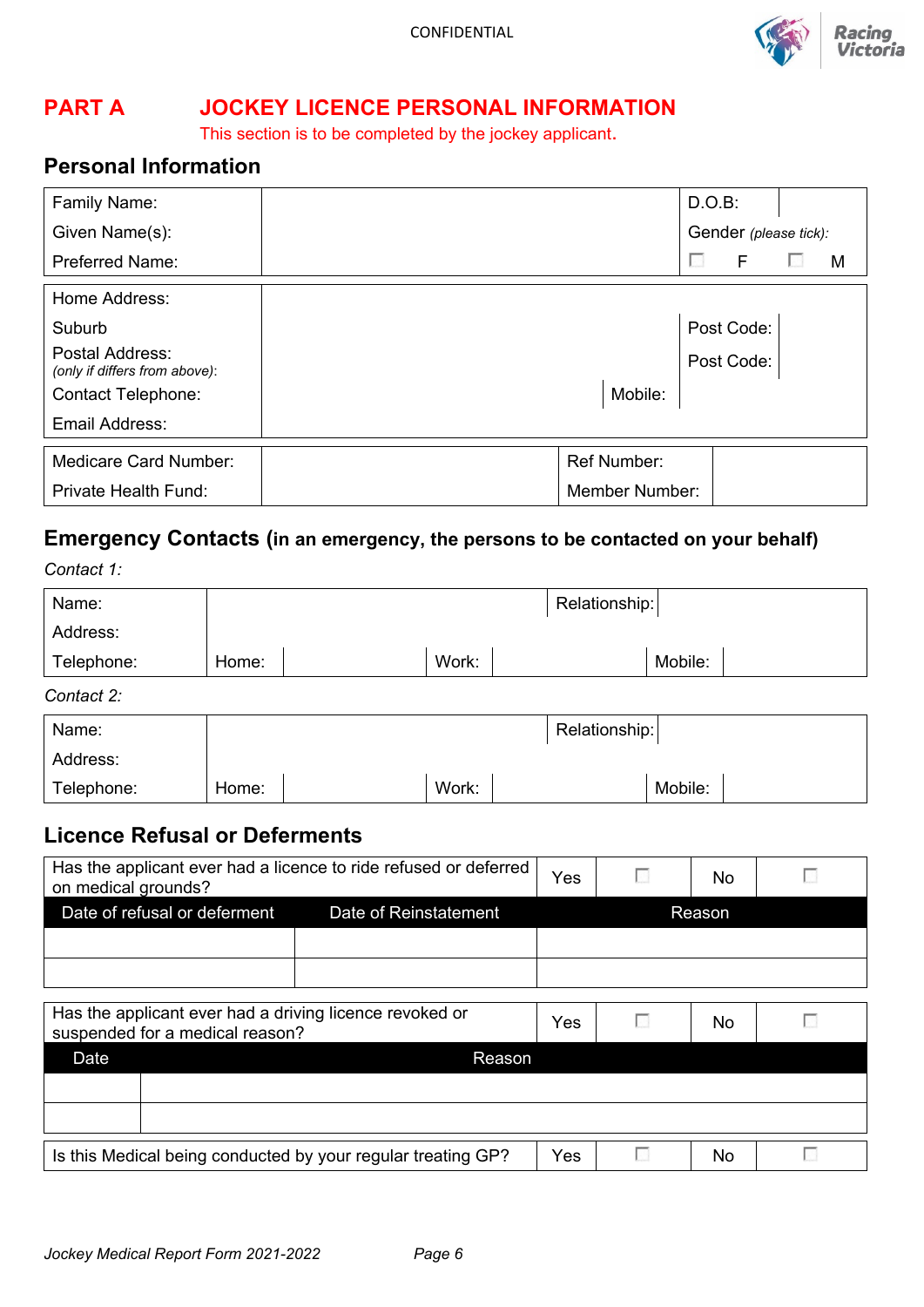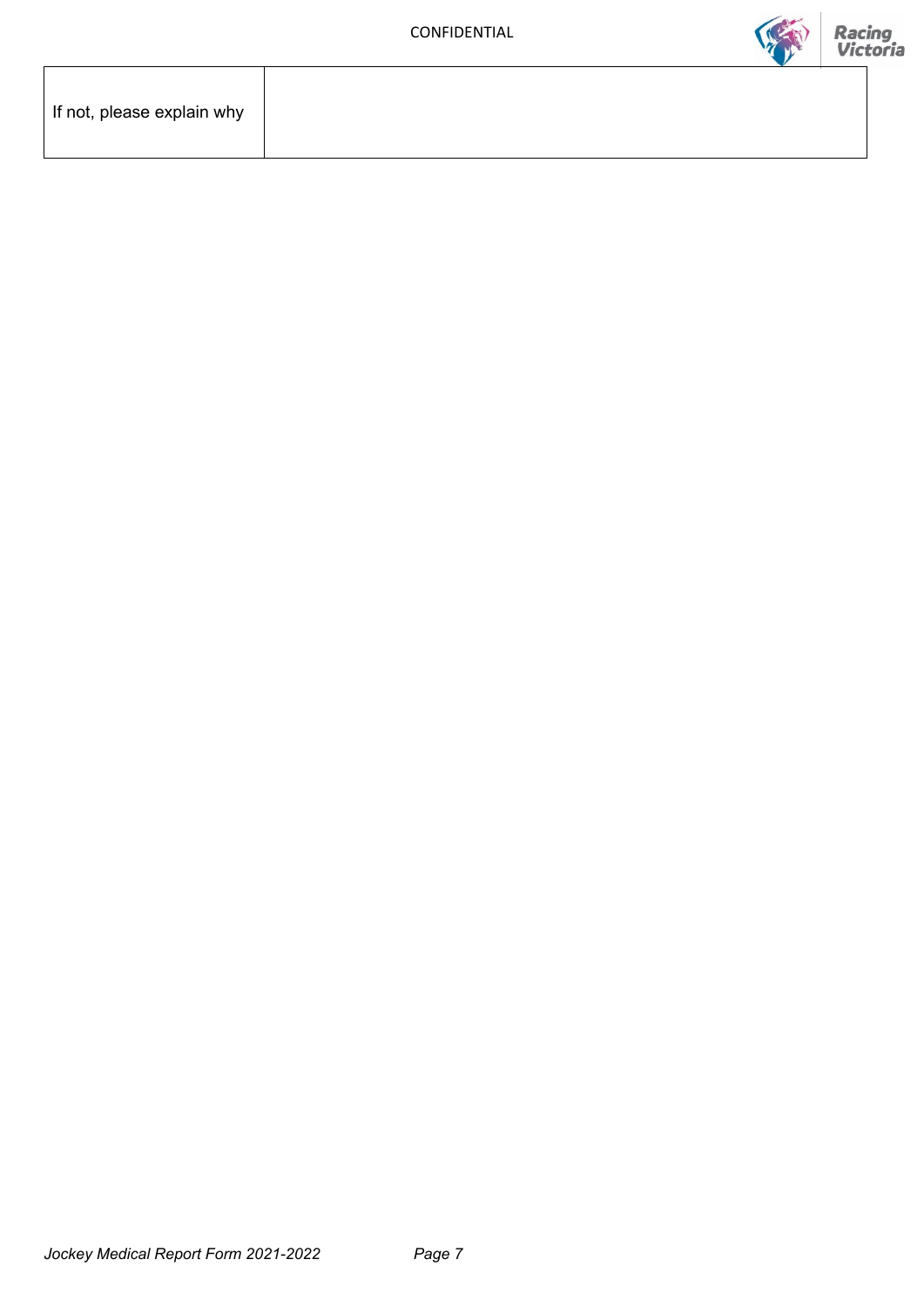

## **PART B JOCKEY LICENCE MEDICAL INFORMATION**

## This section is to be completed by the jockey applicant.

Have you experienced or do you suffer from any of the following conditions below (please tick)?

| Ref.           | Condition / Injuries / Illnesses                                                                                                                            |                          |     |   |           |
|----------------|-------------------------------------------------------------------------------------------------------------------------------------------------------------|--------------------------|-----|---|-----------|
| $\mathbf{1}$ . | Nervous disorders including, nerves, depression, nervous<br>breakdown, mental or emotional instability, anxiety or attempted<br>suicide.                    | F                        | Yes | п | <b>No</b> |
| 2.             | <b>Headaches or Migraines</b>                                                                                                                               | F                        | Yes | п | <b>No</b> |
| 3.             | Fits, Convulsions, turns, blackouts, giddiness or epilepsy                                                                                                  | ⊡                        | Yes | п | <b>No</b> |
| 4.             | Lung or chest infections, pneumonia, bronchitis, asthma or<br>tuberculosis                                                                                  | П                        | Yes | ⊡ | No        |
| 5.             | Heart disease, high or low blood pressure, rheumatic fever or<br>angina pectoris                                                                            | П                        | Yes | ⊡ | No        |
| 6.             | Indigestion, pain after eating, gastric or duodenal ulcers, hiatus<br>hernia, gall bladder disease, recurrent diarrhoea or appendicitis                     | П                        | Yes | F | No        |
| 7.             | Kidney or bladder problems, cystitis (inflammation of the bladder)<br>or stones                                                                             | П                        | Yes | ⊡ | <b>No</b> |
| 8.             | Diabetes, goitre, thyroid disease or any disease of the lymphatic<br>glands                                                                                 | П                        | Yes | п | <b>No</b> |
| 9.             | Anaemia or blood disease                                                                                                                                    | F                        | Yes | ⊡ | <b>No</b> |
| 10.            | Perforated ear drums, deafness, tinnitus (noises in the ears) ear<br>discharge or blocked ears                                                              | П                        | Yes | П | <b>No</b> |
| 11.            | Sinusitis, frequent head colds, blocked nose, hay fever or other<br>allergies                                                                               | П                        | Yes | П | No        |
| 12.            | Back, spine or neck injuries, pain or arthritis                                                                                                             | F                        | Yes | п | No        |
| 13.            | Fractures or dislocations                                                                                                                                   | F                        | Yes | o | <b>No</b> |
| 14.            | Head injuries, knocks or falls during sports or other activities, seen<br>a Doctor or Hospitalised for head injuries, blackouts or loss of<br>consciousness | $\overline{\phantom{a}}$ | Yes |   | No        |
| 15.            | Skin disease, eczema or dermatitis                                                                                                                          | П                        | Yes | П | No        |
| 16.            | Speech impairments or defect                                                                                                                                | F                        | Yes | F | No        |
| 17.            | Surgical procedures or hospital admission                                                                                                                   | o                        | Yes | п | No        |
| 18.            | Any other illnesses or injuries not mentioned above in the last 12<br>months which interfered with or stopped you riding.                                   | F                        | Yes | € | No        |
| 19.            | Have you ever made a claim for Workers' Compensation or had an<br>Impairment Rating?                                                                        | П                        | Yes | o | No        |
| 20.            | Have you or any member of your family tested positive for<br>COVID-19?                                                                                      | $\overline{\phantom{a}}$ | Yes | o | No        |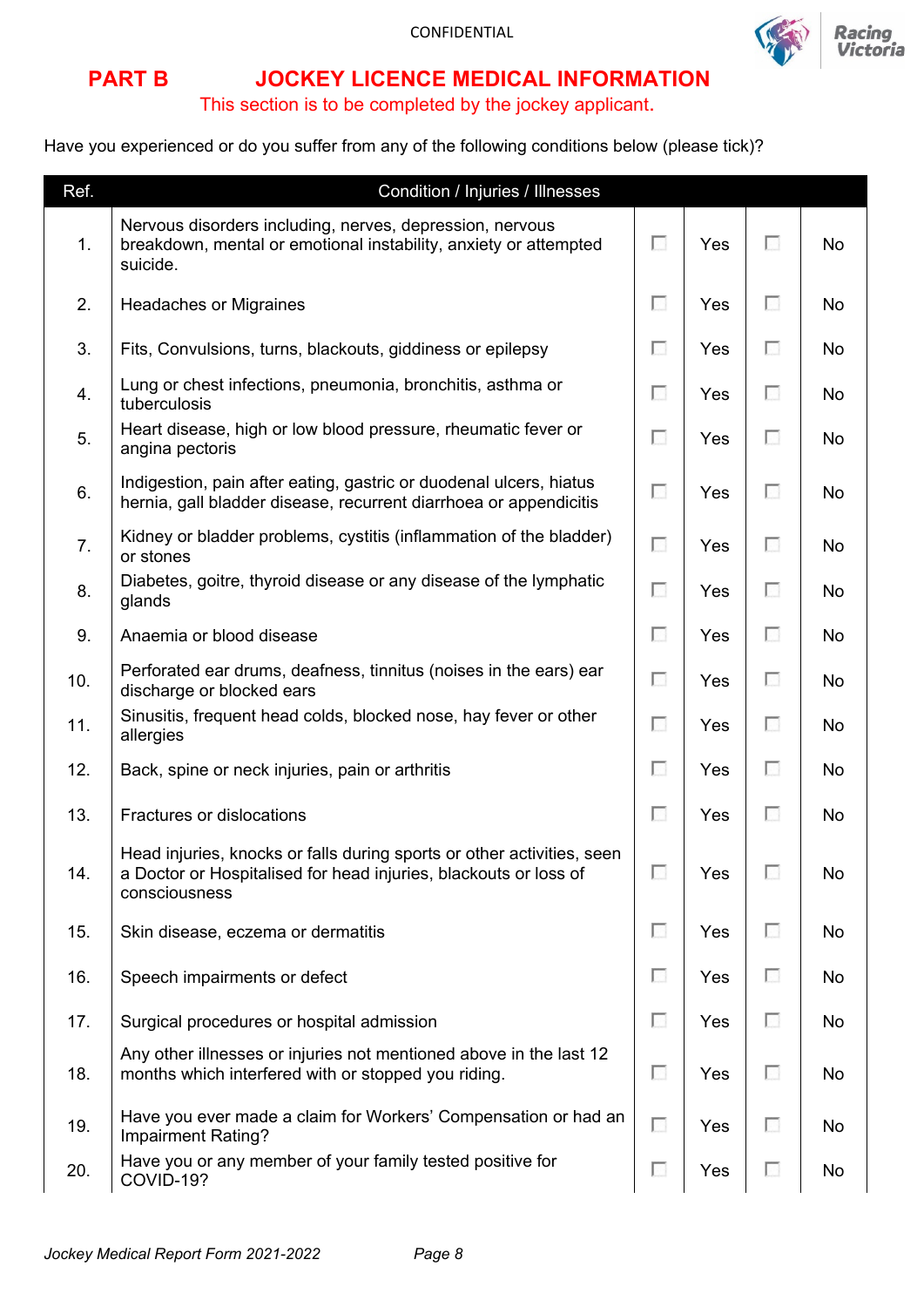

**Racing** Victoria

If you have answered **'YES'** to any of the medical information questions, please provide further details below in the "Details of Condition" and please ensure you provide the correct reference number.

| <b>Ref Number</b> | Details of Condition |
|-------------------|----------------------|
|                   |                      |
|                   |                      |
|                   |                      |
|                   |                      |
|                   |                      |
|                   |                      |
|                   |                      |
|                   |                      |
|                   |                      |
|                   |                      |
|                   |                      |
|                   |                      |
|                   |                      |
|                   |                      |
|                   |                      |
|                   |                      |
|                   |                      |
|                   |                      |
|                   |                      |
|                   |                      |

| Date of last Tetanus Injection / Booster:                                                        |   |     |    |
|--------------------------------------------------------------------------------------------------|---|-----|----|
| Do you smoke?                                                                                    |   | Yes | No |
| (if yes, please provide the number of cigarettes or other<br>tobacco products you smoke per day) | * |     |    |
| Do you consume alcohol?                                                                          |   | Yes | No |
| (if yes, please provide the number of standard drinks per<br>day)                                | * |     |    |

| payouts? | Has the applicant ever received any Workcover impairment | Yes | No |  |
|----------|----------------------------------------------------------|-----|----|--|
| Date     | <b>Details</b>                                           |     |    |  |
|          |                                                          |     |    |  |
|          |                                                          |     |    |  |

**Prescriptions** – please provide details of any oral, injectable or topical medications currently prescribed for you by a Medical Practitioner or which has been prescribed for you by a Medical Practitioner in the past. Also include any of the following items: herbal preparations, vitamins or supplements you use or have used whether prescribed or otherwise.

| <b>Medication</b> | <b>Dosage</b> | <b>Reason for Use</b> | <b>Prescribing Practitioner</b> |
|-------------------|---------------|-----------------------|---------------------------------|
|                   |               |                       |                                 |
|                   |               |                       |                                 |
|                   |               |                       |                                 |
|                   |               |                       |                                 |

| Does the applicant require permission to receive a specified<br>banned substance under specified conditions (AR 142)? | Yes |  | No       |  |
|-----------------------------------------------------------------------------------------------------------------------|-----|--|----------|--|
| If yes, please attach supporting letter(s).                                                                           |     |  | Attached |  |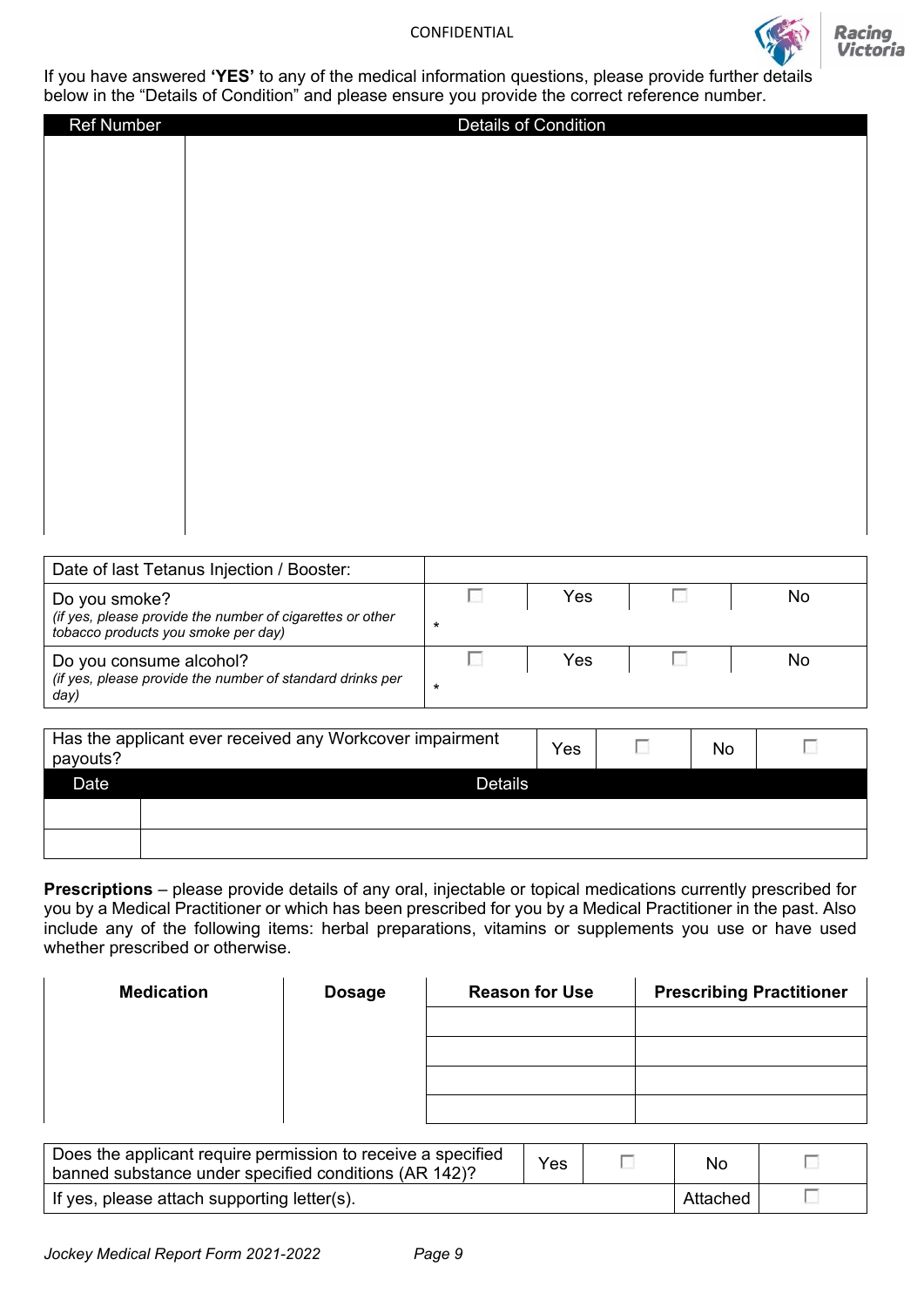

# **Applicant Declaration**

- 1. I consent to Racing Victoria collecting health information about me for the purposes of assessing my suitability to grant or retain a licence.
- 2. I agree to provide all relevant health information regarding my prospective / current licence, including information from other medical practitioners / specialists and my pathology and radiology reports.
- 3. If it is not reasonable and practicable for me to provide the health information, I authorise consent for Racing Victoria's Chief Medical Officer to obtain and collect all relevant health information regarding my prospective / current licence. This includes approval to obtain information from other medical practitioners / specialists and access to all my pathology and radiology reports.
- 4. I understand that I can gain access to my health information that is collected by Racing Victoria.
- 5. I also provide consent for the Racing Victoria Chief Medical Officer to, at his discretion; discuss the above health information with nominated representatives of Racing Victoria, Victorian Jockey's Association (VJA), and external health service providers contracted to Racing Victoria. I am aware that the information will be used for the purposes of assessing my suitability to grant or retain a licence.
- 6. I declare that all information that I have provided within this medical report form and any attachments are correct and that I have not withheld any information that is relevant to this medical report form.
- 7. I declare that I have not provided for the purposes of this medical report form, any false or misleading information. I acknowledge that if I have provided any false or misleading information then I have failed to fulfil the standards necessary to obtain my licence and I am liable to immediate cancellation or suspension of my licence.
- 8. I declare that if I should be diagnosed with any of the conditions listed within this medical report form, or the circumstances of any of the listed conditions I currently have should change, then I agree to immediately consult with the Racing Victoria Chief Medical Officer.
- 9. I declare that I will comply with LR32B, LR34, AR111, AR112, AR136, AR139, and AR142, as amended from time to time, and that it is my responsibility to be aware of and comply with any changes to AR136.
- 10. I also provide consent for *the Declaration* of this form to be provided to another Principal Racing Authority upon request, in the event that I accept rides outside of Victoria.

### **Authorisation**

| <b>Applicants Name</b> | <b>Applicants Signature</b> | Date |
|------------------------|-----------------------------|------|
|                        |                             |      |
|                        |                             |      |
|                        |                             |      |
| <b>Witness Name</b>    | <b>Witness Signature</b>    | Date |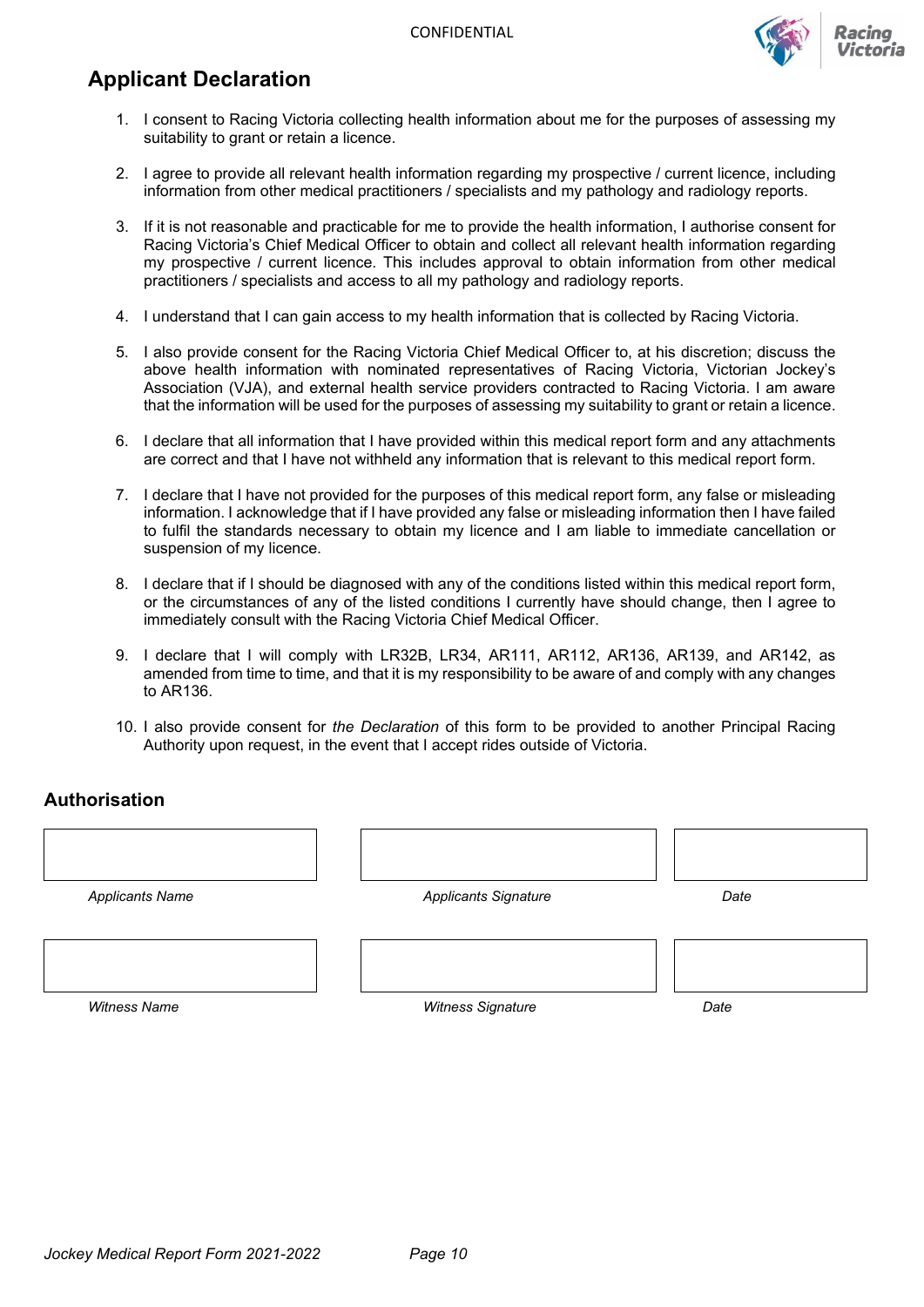

# **PART C JOCKEY LICENCE - MEDICAL EXAMINATION**

This section is to be completed by the licensed medical practitioner performing the Medical.

# **Applicant Details**

| Family Name:                       |         |            | $D.O.B$ : |                                              |   |
|------------------------------------|---------|------------|-----------|----------------------------------------------|---|
| Given Name(s):                     |         |            |           | Gender (please tick):                        |   |
| <b>Preferred Name:</b>             |         |            |           | F                                            | М |
| Photographic Proof of<br>Identity: | Type:   | Number:    |           |                                              |   |
| Witnessed By:                      | Name:   | Signature: |           |                                              |   |
| <b>Current Age:</b>                | Height: | Weight:    |           | B.M.l:<br>(weight ÷<br>height <sup>2</sup> ) |   |

## **Examining Doctors Details**

| Family Name:                                         |         | Given Name:            |  |
|------------------------------------------------------|---------|------------------------|--|
| <b>Practice Name</b>                                 |         | Provider Number:       |  |
| Time as Applicants GP-<br>Years:                     | Months: | Date Records Held From |  |
| If you are not the applicant's<br>normal GP, who is? |         |                        |  |

## **Examining Doctors Review of Part B**

Please refer to Part B Medical Information completed by the applicant and confirm and or provide further details

| <b>Ref Number</b> | <b>Details of Condition</b> |
|-------------------|-----------------------------|
|                   |                             |
|                   |                             |
|                   |                             |
|                   |                             |
|                   |                             |
|                   |                             |
|                   |                             |
|                   |                             |
|                   |                             |
|                   |                             |
|                   |                             |
|                   |                             |
|                   |                             |
|                   |                             |
|                   |                             |
|                   |                             |

Date of last Tetanus Injection / Booster: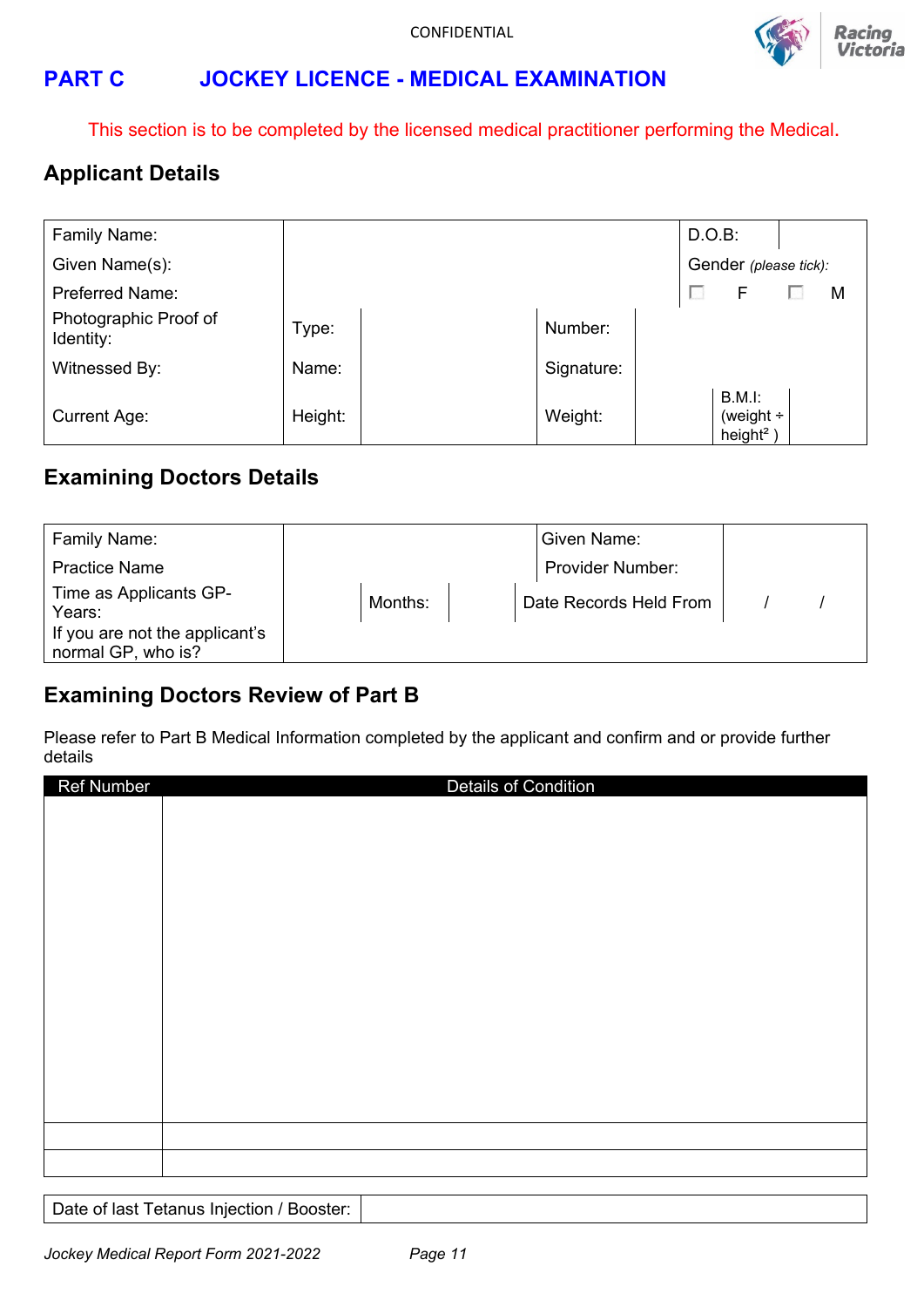

# **Family History**

Please detail family history of illness or disease i.e. Diabetes, Cardio-vascular disease, high blood pressure, Lipid Disorders etcetera.

| <b>Family History</b> |
|-----------------------|
|                       |
|                       |
|                       |
|                       |
|                       |
|                       |
|                       |

# **Medical Examination**

### 1. Medication Record

It is extremely important to have a comprehensive list of any medications that the applicant is taking or has recently taken for the following reasons.

- The therapeutic effect of the medication may put a rider at risk when he/she falls (eg. warfarin).
- The side effects, actual or potential of the medication are such that they could interfere with the rider's physical capability, judgement, co-ordination or alertness (eg. antidepressant medication.
- A voluntary or involuntary adjustment of the dosage, administration or absorption of the medication may interfere with the rider's physical capability, judgement, co-ordination or alertness (eg. insulin dependent diabetes, epilepsy)

| <b>Medication</b> | <b>Dosage</b> | <b>Reason for Use</b> | <b>Prescribing Practitioner</b> |
|-------------------|---------------|-----------------------|---------------------------------|
|                   |               |                       |                                 |
|                   |               |                       |                                 |
|                   |               |                       |                                 |
|                   |               |                       |                                 |
|                   |               |                       |                                 |
|                   |               |                       |                                 |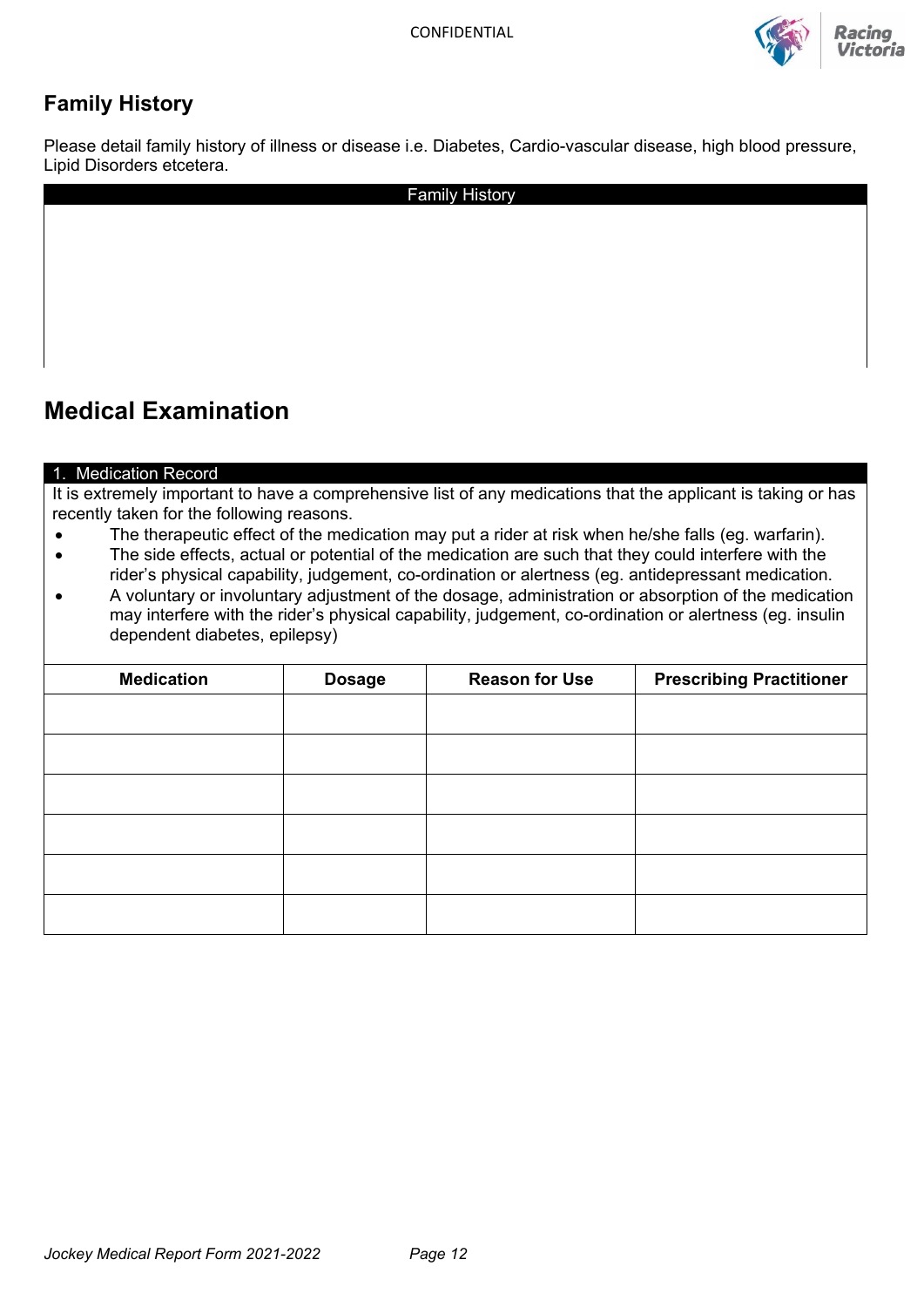

Victoria

## 2. Eyes & Visual Acuity

Corrective lenses are acceptable if these are soft contact lenses. The minimum requirements with or without corrective lenses are 'good eye' 6/9 or better, 'worse eye' 6/18 or better.

| 1. | Lids and Cornea - Normal                                                                                                        |            |              | Yes |              | L. |   | <b>No</b> |   |  |
|----|---------------------------------------------------------------------------------------------------------------------------------|------------|--------------|-----|--------------|----|---|-----------|---|--|
|    | <b>Visual Acuity for Distance</b>                                                                                               |            | <b>Right</b> |     | Left         |    |   |           |   |  |
|    | Uncorrected                                                                                                                     |            | 6/           |     |              |    |   | 6/        |   |  |
|    | Corrected                                                                                                                       |            | 6/           |     |              |    |   | 6/        |   |  |
| 2. | Movement - Normal                                                                                                               | L.         | Y            |     | N            | u  | Y |           | N |  |
|    | Fields (Confrontation test) - Normal                                                                                            | L.         | Y            | U   | $\mathsf{N}$ | ш  | Y | L.        | N |  |
|    | Are contact lenses or spectacles<br>worn?                                                                                       | п          |              | Yes |              | п  |   | <b>No</b> |   |  |
| 3. | Does the applicant have a medical<br>history that includes any of the<br>following?                                             |            |              |     |              |    |   |           |   |  |
|    | Monocular vision<br>a.                                                                                                          | Е          |              | Yes |              | п  |   | No.       |   |  |
|    | b. Visual field defect $-$<br>(homonomous hemianopia,<br>bilateral glaucoma, bilateral<br>cataract, bilateral retinopathy etc.) | П          |              | Yes |              | г  |   | <b>No</b> |   |  |
|    | Diplopia<br>C.                                                                                                                  | <b>COL</b> |              | Yes |              | п  |   | No        |   |  |
|    | <b>Colour blindness</b><br>d.                                                                                                   | н          |              | Yes |              | п  |   | <b>No</b> |   |  |
|    | e. Retinal detachment                                                                                                           |            |              | Yes |              | г  |   | No        |   |  |

|    | 3. Cardiovascular System                                                                                                 |          |          |                          |                  |  |
|----|--------------------------------------------------------------------------------------------------------------------------|----------|----------|--------------------------|------------------|--|
| 1. | Pulse rhythm and Character - Normal?                                                                                     | г        | Yes      | Е                        | <b>No</b>        |  |
| 2. | Heart sounds - Normal?                                                                                                   | г        | Yes      | П                        | <b>No</b>        |  |
| 3. | Pulse rate - BPM - Normal?                                                                                               | г        | Yes      | Π                        | <b>No</b>        |  |
| 4. | Peripheral pulses - Normal?                                                                                              | г        | Yes      | г                        | <b>No</b>        |  |
| 5. | <b>Blood Pressure</b>                                                                                                    |          | Systolic |                          | <b>Diastolic</b> |  |
|    | a. Standing                                                                                                              |          |          |                          |                  |  |
|    | b. Sitting                                                                                                               |          |          |                          |                  |  |
| 6. | If BP is greater than 140 (systolic) or<br>90 (diastolic) record BP after applicant<br>has been lying down for 5 minutes |          |          |                          |                  |  |
| 7. | Does the applicant have a medical<br>history that includes any of the<br>following?                                      |          |          |                          |                  |  |
|    | Ischaemic heart disease/angina<br>a.                                                                                     | г        | Yes      | F                        | No.              |  |
|    | <b>Heart failure</b><br>$b_{-}$                                                                                          | n        | Yes      | F                        | <b>No</b>        |  |
|    | Myocardial infarction<br>C.                                                                                              | п        | Yes      | п                        | No.              |  |
|    | By-pass grafting<br>d.                                                                                                   | п        | Yes      | □                        | No               |  |
|    | Angioplasty<br>е.                                                                                                        | <b>A</b> | Yes      | $\overline{\mathcal{L}}$ | No               |  |
|    | Cardiac transplant<br>f.                                                                                                 | ы        | Yes      | $\mathcal{L}$            | No.              |  |
|    | Hypertension<br>g.                                                                                                       | ы        | Yes      | <b>CO</b>                | No               |  |

*Jockey Medical Report Form 2021-2022 Page 13*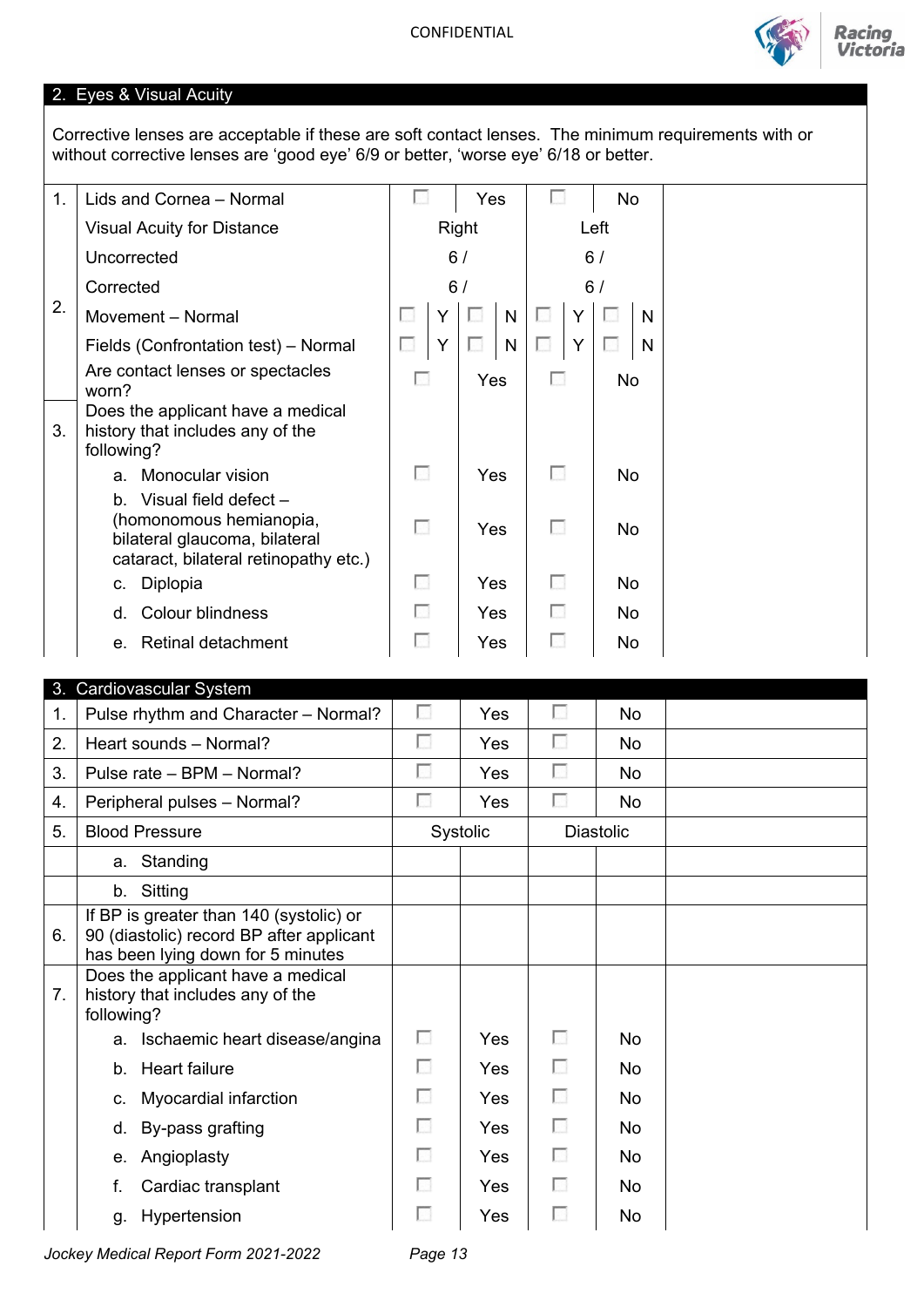

Racing

| Dysrhythmias<br>h.               | н  | Yes | $\sim$     | No.       |  |  |
|----------------------------------|----|-----|------------|-----------|--|--|
| Pacemakers                       | M. | Yes | <b>COL</b> | No        |  |  |
| Cardiac valvular disease         | п  | Yes | <b>COL</b> | No        |  |  |
| Cardiomyopathies<br>k.           | n  | Yes | п          | <b>No</b> |  |  |
| Congenital heart disease         | k. | Yes | н          | No        |  |  |
| m. Marfan syndrome               | п  | Yes | п          | <b>No</b> |  |  |
| n. Treatment with anticoagulants | г  | Yes | <b>COL</b> | No        |  |  |
| o. Peripheral vascular disease   | г  | Yes | <b>COL</b> | No        |  |  |
| p. Chronic pericarditis          | п  | Yes | п          | No        |  |  |
| Aneurysm<br>q.                   | k. | Yes | ы          | No        |  |  |
|                                  |    |     |            |           |  |  |

### 4. Respiratory System

Asthma controlled with inhalers is not normally a concern. Applicants required to take oral steroids or who are severely debilitated by their condition will be required to attend a consultant for a full review. If there is a history or asthma or abnormal respiratory history / examination then a spirometer is required.

| 1. | Respiratory system - Normal?                                                        | г | Yes        |    | No. |  |
|----|-------------------------------------------------------------------------------------|---|------------|----|-----|--|
| 2. | Does the applicant have a medical<br>history that includes any of the<br>following? |   |            |    |     |  |
|    | a. Asthma                                                                           | П | Yes        |    | No. |  |
|    | b. Chronic obstructive airway<br>disease (COAD)                                     | г | <b>Yes</b> |    | No. |  |
|    | c. Spontaneous pneumothorax -<br>single episode                                     | г | Yes        |    | No. |  |
|    | d. Spontaneous pneumothorax -<br>recurrent episode                                  | г | Yes        |    | No. |  |
|    | e. Emphysema                                                                        | г | Yes        | L. | No. |  |
|    | Respiratory disease affecting<br>performance                                        | г | Yes        |    | No. |  |

### 5. Musculoskeletal System

Fractures and dislocations are common in race riding. Before applying to ride, or return to riding, the applicant must have an appropriate range of pain free movement, radiological evidence of a sound bony union, clearance from an orthopaedic surgeon and be able to show that his/her ability to ride safely is unaffected. No rider may wear a plaster cast, back slab, fibreglass support, prosthesis, harness or similar appliance. Fracture of the skull, fractures of the spine and disc injuries are of particular concern and these applicants may be required to attend for examination by a Racing Victoria Medical Consultant.

| $\mathbf 1$ .  | Spinal Function - Normal?                                                           | L. | Yes | No. |  |
|----------------|-------------------------------------------------------------------------------------|----|-----|-----|--|
| 2.             | Strength and range of movement in<br>upper or lower extremities - Normal?           | г  | Yes | No. |  |
| 3.             | Joints - Normal?                                                                    | ш  | Yes | No. |  |
| $\overline{4}$ | Limbs - Normal?                                                                     | н  | Yes | No. |  |
| 5.             | Any orthopaedic appliances worn?                                                    | н  | Yes | No. |  |
| 6.             | Grip Strength - Normal?                                                             | L. | Yes | No. |  |
| 7.             | Does the applicant have a medical<br>history that includes any of the<br>following? |    |     |     |  |
|                | Loss of digit<br>a.                                                                 |    | Yes | No  |  |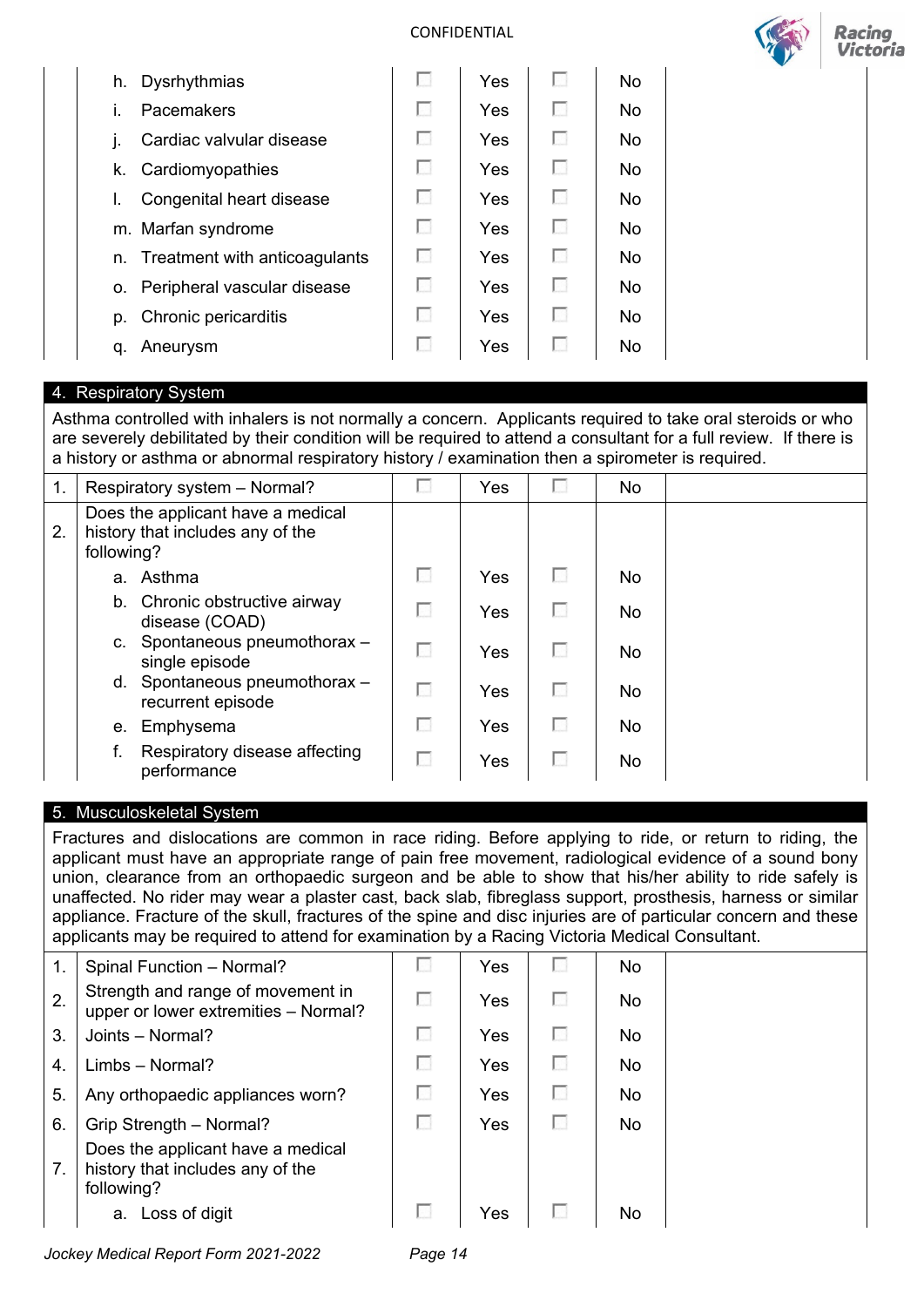

|   | b. Fractures                                             | ы | Yes | ш  | No        |  |
|---|----------------------------------------------------------|---|-----|----|-----------|--|
|   | c. Fracture of the skull and spine                       | г | Yes | Е  | <b>No</b> |  |
|   | d. Dislocation of the Acromio-<br>clavicular (A/C joint) | г | Yes |    | No        |  |
|   | e. Dislocation or subluxed<br>shoulder                   | г | Yes | l. | No        |  |
| f | <b>Rheumatoid arthritis</b>                              | п | Yes | I. | <b>No</b> |  |
|   | g. Spondylolisthesis                                     | г | Yes |    | No        |  |
|   | h. Disc injury                                           | г | Yes | п  | No        |  |
|   | Joint replacement                                        | г | Yes | ш  | <b>No</b> |  |
|   | Internal metal fixation                                  | г | Yes |    | <b>No</b> |  |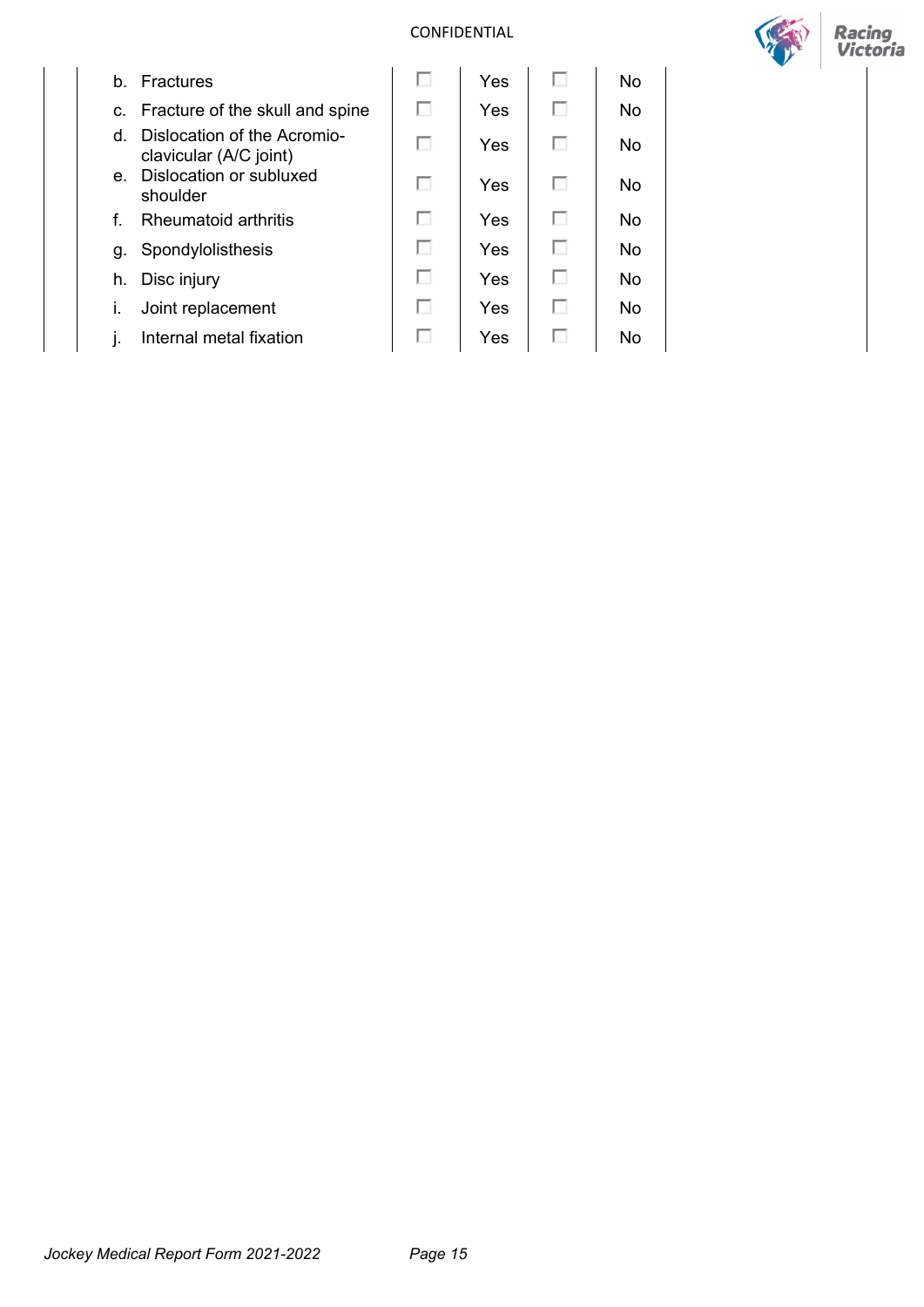

## 6. Neurological Disorders

## **CONVULSIONS**

Racing Victoria Standards are broadly in line with the current international criteria – fit free for 10 years; off all anti-convulsant medication for 10 years and having no further liability to convulsions.

| 1 | Does the applicant have a medical<br>history that includes any of the<br>following?                                                                                                                                                                                                   |   |     |                          |           |  |
|---|---------------------------------------------------------------------------------------------------------------------------------------------------------------------------------------------------------------------------------------------------------------------------------------|---|-----|--------------------------|-----------|--|
|   | Chronic migraine<br>а.                                                                                                                                                                                                                                                                | F | Yes | $\overline{\phantom{a}}$ | <b>No</b> |  |
|   | Chronic neurological disorders<br>b.<br>(Parkinson's disease, multiple<br>sclerosis, etc.)                                                                                                                                                                                            | o | Yes | П                        | No        |  |
|   | Chronic Meniere's, vertigo or<br>$C_{1}$<br>labyrinthitis                                                                                                                                                                                                                             | F | Yes | $\overline{\mathcal{L}}$ | No        |  |
|   | Cerebrovascular disease<br>d.                                                                                                                                                                                                                                                         | П | Yes | П                        | No        |  |
|   | Meningitis<br>е.                                                                                                                                                                                                                                                                      | ⊡ | Yes | П                        | <b>No</b> |  |
|   | f.<br>Intracranial aneurysm                                                                                                                                                                                                                                                           | П | Yes | o                        | No        |  |
|   | g. A-V malformation after a bleed                                                                                                                                                                                                                                                     | o | Yes | П                        | No        |  |
|   | Narcolepsy<br>h.                                                                                                                                                                                                                                                                      | E | Yes | $\overline{\mathcal{C}}$ | <b>No</b> |  |
|   | Unexplained loss of<br>i.<br>consciousness                                                                                                                                                                                                                                            | € | Yes | o                        | <b>No</b> |  |
|   | Treatment with anticoagulants<br>j.                                                                                                                                                                                                                                                   | П | Yes | E                        | No        |  |
|   | Sub-arachnoid haemorrhage<br>k.<br>(see Epilepsy /single seizure)                                                                                                                                                                                                                     | П | Yes | E                        | No        |  |
|   | Intracranial haematoma<br>I.<br>(see Epilepsy /single seizure)                                                                                                                                                                                                                        | П | Yes | $\overline{\mathcal{L}}$ | No        |  |
|   | m. Serious head injury<br>(see Epilepsy /single seizure)                                                                                                                                                                                                                              | € | Yes | $\overline{\phantom{a}}$ | No        |  |
|   | Craniotomy / burr hole surgery<br>n.<br>Following any cranial fracture or<br>surgery the integrity and / or<br>strength of the skull must not<br>be significantly compromised                                                                                                         | F | Yes | п                        | <b>No</b> |  |
|   | Has the applicant ever<br>0.<br>experienced a convulsion?                                                                                                                                                                                                                             | П | Yes | $\overline{\mathcal{C}}$ | No        |  |
|   | Epilepsy single seizure:<br>p.<br>Following acute head injury or<br>intracranial surgery. An<br>applicant may be reviewed<br>after a minimum of 12 months<br>provided he or she has been<br>without all anti-epileptic<br>medication and has been free<br>of fits during that period. | П | Yes | п                        | No        |  |
|   | Epilepsy:<br>q.<br>Applicant has been free of<br>epileptic attack for at least 10<br>years<br>Applicant has not taken any<br>epileptic medications during<br>this 10 year period<br>Applicant does not have a<br>continuing liability to epileptic<br>seizures.                       | г | Yes | п                        | <b>No</b> |  |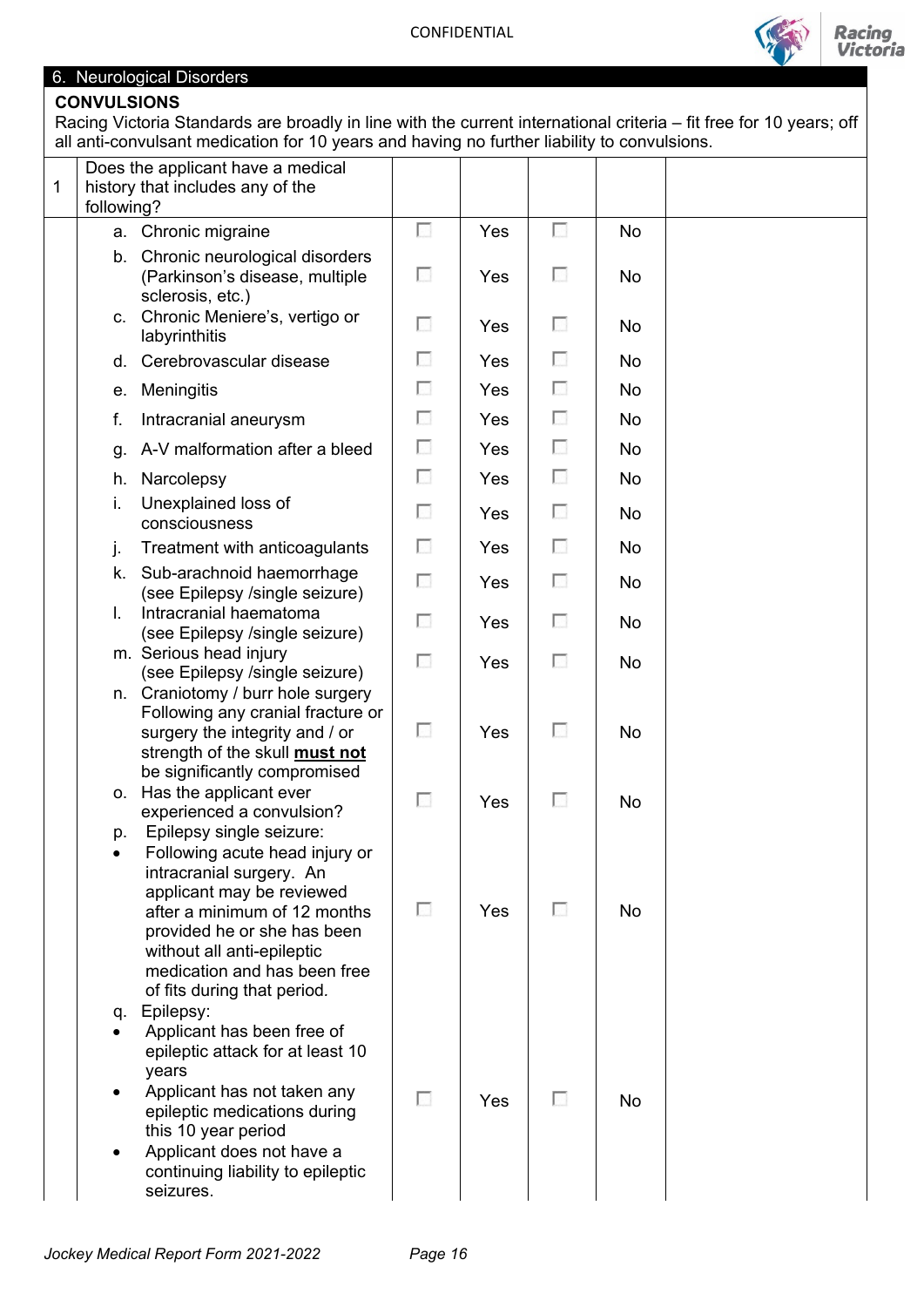

## 7. Hearing, Ears and Nose

Hearing should be within the range 500 – 2000 c/second there must be no hearing loss greater than 35 Dba in either ear.

| 1. |              | Nose - Normal                                                                                    | u  |       | Yes |              |                          |   | No        |    |  |
|----|--------------|--------------------------------------------------------------------------------------------------|----|-------|-----|--------------|--------------------------|---|-----------|----|--|
|    | Ears         |                                                                                                  |    | Right |     |              | Left                     |   |           |    |  |
|    |              | External auditory canal - Normal                                                                 | ш  | Y     |     | $\mathsf{N}$ | <b>I</b>                 | Y | I S       | N. |  |
| 2. |              | Tympanic membrane - Normal                                                                       | ш  | Y     |     | $\mathsf{N}$ | □                        | Y | L.        | N  |  |
|    |              | Conversational voice @ 2.5 metres<br>binaural - Normal                                           | Е  | Y     | ш   | N            | F                        | Y | o         | N  |  |
|    |              | Fields (Confrontation test) - Normal                                                             | L. | Y     | m   | $\mathsf{N}$ | П                        | Y | l.        | N. |  |
| 3. | following?   | Does the applicant have a medical<br>history that includes any of the                            |    |       |     |              |                          |   |           |    |  |
|    | $a_{-}$      | <b>Bilateral total deafness</b>                                                                  | П  |       | Yes |              | $\mathcal{C}(\cdot)$     |   | No        |    |  |
|    | $b_{-}$      | One side total deafness with<br>contralateral air bone<br>conduction loss greater than 35<br>dBA | п  |       | Yes |              | $\mathbb{R}^n$           |   | No        |    |  |
|    | $C_{1}$      | Any disorder in the eardrum<br>leading to a binaural hearing<br>loss greater than 35 dBA         | Е  |       | Yes |              | 1.                       |   | No        |    |  |
|    | $\mathsf{d}$ | Acute infection                                                                                  | п  |       | Yes |              | $\overline{\phantom{a}}$ |   | No        |    |  |
|    |              | e. Perforated eardrum                                                                            | г  |       | Yes |              | г                        |   | <b>No</b> |    |  |
|    | f.           | Chronic suppurating otitis<br>media                                                              | г  |       | Yes |              | $\Box$                   |   | No        |    |  |
|    | g.           | Otosclerosis                                                                                     | г  |       | Yes |              | п                        |   | <b>No</b> |    |  |
|    |              | h. Ear Prosthesis                                                                                | U  |       | Yes |              |                          |   | No        |    |  |

|    | 8. Endocrine and Metabolic Disorders                                                |        |            |     |           |  |
|----|-------------------------------------------------------------------------------------|--------|------------|-----|-----------|--|
| 1. | Does the applicant have a medical<br>history that includes diabetes?                | I.     | Yes        | I S | No.       |  |
| 2. | If the applicant is diabetic is he/she                                              | г      | Yes        | п   | No        |  |
|    | a. Insulin dependent                                                                | $\sim$ | Yes        | L.  | No.       |  |
|    | b. Requiring oral medication                                                        | г      | <b>Yes</b> | I.  | No.       |  |
|    | c. Controlling the diabetes by diet                                                 | г      | Yes        | I.  | No.       |  |
| 3. | Does the applicant have a medical<br>history that includes any of the<br>following? | г      | Yes        | ш   | No.       |  |
|    | Thyroid disease                                                                     | г      | Yes        | ш   | <b>No</b> |  |
|    | Diabetes insipidus                                                                  | г      | Yes        | I.  | No        |  |
|    | k. Adrenal disorders                                                                | ш      | Yes        | L.  | No        |  |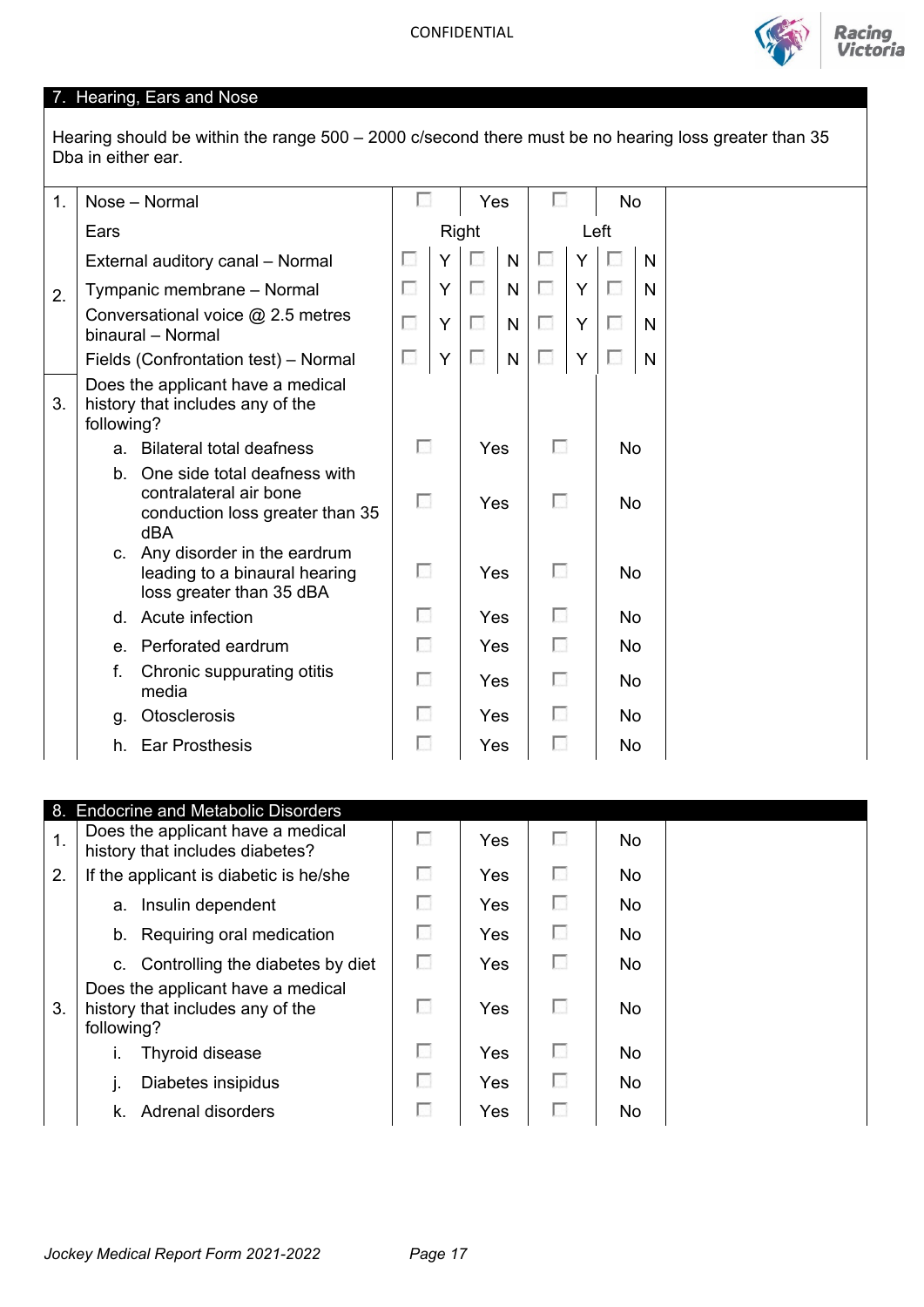

|    | 9. Digestive system, Gastrointestinal and Abdominal Disorders                       |   |     |   |           |  |
|----|-------------------------------------------------------------------------------------|---|-----|---|-----------|--|
| 1. | Oropharynx - Normal?                                                                | П | Yes | г | No        |  |
| 2. | Spleen - Normal?                                                                    | Е | Yes | ⊡ | No        |  |
| 3. | Liver - Normal?                                                                     | г | Yes | Г | No        |  |
| 4. | Other abdominal organs - Normal?                                                    | П | Yes | П | No        |  |
| 5. | Is hernia present?                                                                  | г | Yes | Е | No        |  |
| 6. | Does the applicant have a medical<br>history that includes any of the<br>following? |   |     |   |           |  |
|    | a. Acute gastric erosion                                                            | П | Yes | П | No        |  |
|    | b. Chronic gastritis                                                                | п | Yes | Е | No.       |  |
|    | Active peptic ulcer<br>C.                                                           | П | Yes | П | <b>No</b> |  |
|    | Hiatus hernia<br>d.                                                                 | п | Yes | Е | <b>No</b> |  |
|    | Inguinal hernia<br>e.                                                               | П | Yes | П | No.       |  |
|    | f.<br>Haemorrhoids, anal fissure,<br>fistulae                                       | г | Yes | o | No        |  |
|    | Colostomy, ileostomy<br>g.                                                          | п | Yes | Е | No        |  |
|    | Colitis (ulcerative or Crohn's)<br>h.                                               | П | Yes | п | No        |  |
|    | i.<br>Cirrhosis                                                                     | Е | Yes | п | No        |  |
|    | Chronic pancreatic<br>j.                                                            | n | Yes | Œ | No        |  |
|    | Chronic active hepatitis<br>k.                                                      | п | Yes | ш | No        |  |
|    |                                                                                     |   |     |   |           |  |

| 10.            | <b>Genitourinary and Renal Disorders</b>                                            |        |     |   |           |  |
|----------------|-------------------------------------------------------------------------------------|--------|-----|---|-----------|--|
| $\mathbf{1}$ . | Urine Test                                                                          |        |     |   |           |  |
|                | Glucose - Normal?<br>a.                                                             | г      | Yes | П | No        |  |
|                | Albumin - Normal?<br>$b_{-}$                                                        | г      | Yes | F | No        |  |
|                | Blood - Normal?<br>C.                                                               | П      | Yes | П | <b>No</b> |  |
|                | Other abnormalities?<br>d.                                                          |        | Yes | Π | No        |  |
| 2.             | Testes – any abnormality affecting<br>fitness?                                      | г      | Yes | П | No        |  |
| 3.             | Does the applicant have a medical<br>history that includes any of the<br>following? |        |     |   |           |  |
|                | a. Chronic renal failure                                                            | г      | Yes | o | No        |  |
|                | b. Renal transplant                                                                 | п      | Yes | F | <b>No</b> |  |
|                | <b>Nephritis</b><br>C.                                                              | п      | Yes | П | No        |  |
|                | Kidney stones<br>d.                                                                 | п      | Yes | □ | <b>No</b> |  |
|                | <b>Prostatitis</b><br>$e_{-}$                                                       | D      | Yes | п | <b>No</b> |  |
|                | f.<br>Single kidney or horse shoe<br>kidney                                         | $\sim$ | Yes | ш | <b>No</b> |  |

| 44                 | 11. Skin                 |  |     |  |    |  |  |
|--------------------|--------------------------|--|-----|--|----|--|--|
| . .                | Skin - Normal?           |  | Yes |  | No |  |  |
| $\sim$<br><u>.</u> | Any body marks or scars? |  | Yes |  | No |  |  |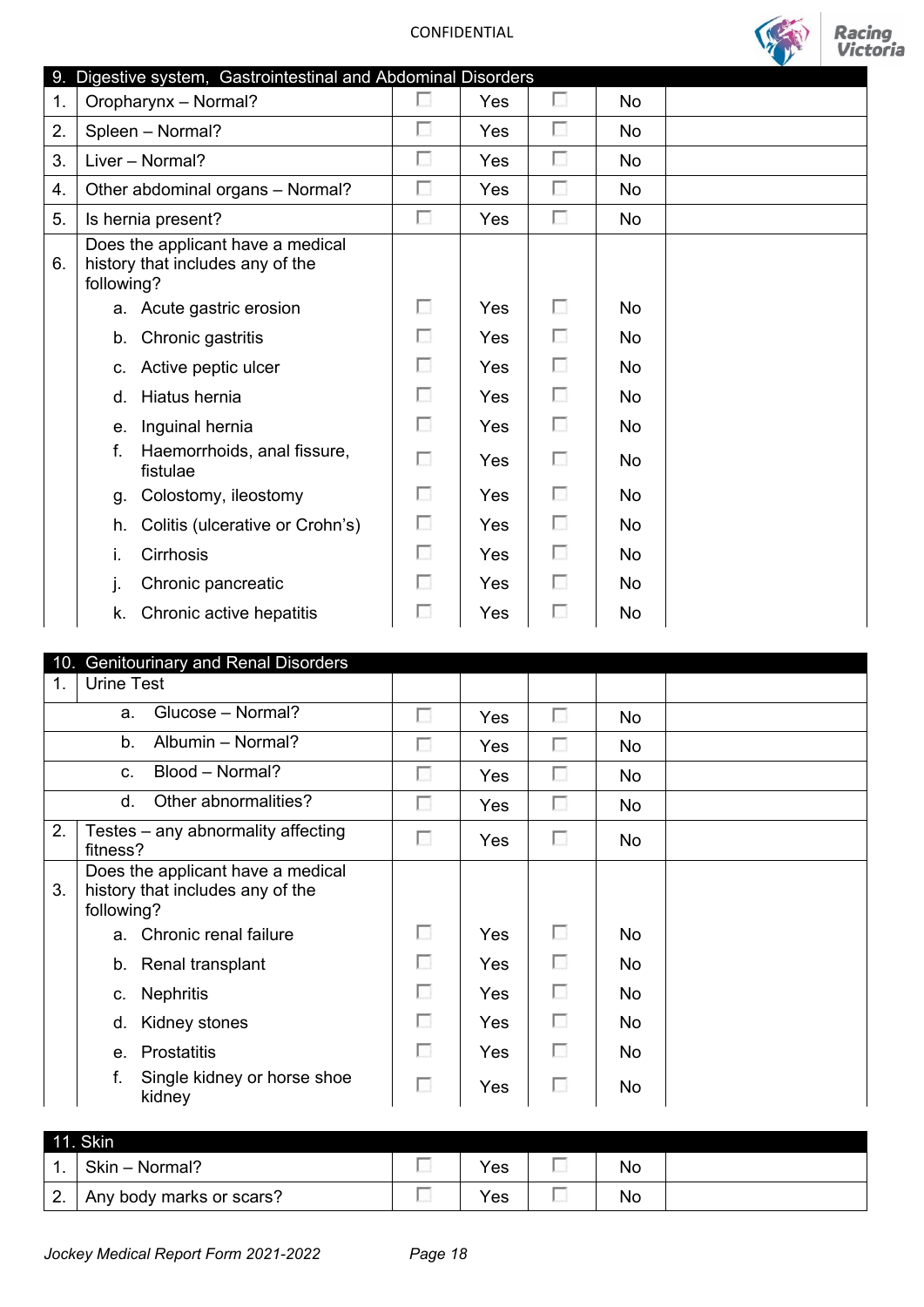

|    | 12. Central Nervous System                  |   |     |    |  |
|----|---------------------------------------------|---|-----|----|--|
| 1. | Pupillary Reflexes - Normal?                |   | Yes | No |  |
| 2. | Tendon / Reflexes - Normal?                 |   | Yes | No |  |
| 3. | Cranial Nerves - Normal?                    |   | Yes | No |  |
| 4. | Any signs of gross sensory<br>disturbances? | ш | Yes | No |  |
| 5. | Any sign of paresis, tremor or tics?        |   | Yes | No |  |
| 6. | Is the applicant's speech normal?           |   | Yes | No |  |

|  | 13. Psychiatric Disorders |
|--|---------------------------|
|  |                           |

| 1. | following? | $10.1$ $9.9110010$ $10010010$<br>Does the applicant have a medical<br>history that includes any of the |    |     |          |     |  |
|----|------------|--------------------------------------------------------------------------------------------------------|----|-----|----------|-----|--|
|    |            | a. Neuroses                                                                                            | L. | Yes | <b>I</b> | No. |  |
|    |            | b. Psychoses (manic depressive<br>illness, schizophrenia)                                              |    | Yes |          | No. |  |
|    |            | c. Dementia (eg. pre-senile,<br>Alzheimer's disease)                                                   |    | Yes |          | No. |  |
|    |            | d. Personality disorder (eg. post<br>head injury, psychopathic<br>disorders)                           |    | Yes |          | No. |  |
|    |            | e. Dependence (or chronic abuse)<br>- alcohol, drugs, solvent                                          |    | Yes |          | No. |  |

| 14. Infectious Disorders                                                                  |          |     |   |     |  |
|-------------------------------------------------------------------------------------------|----------|-----|---|-----|--|
| Does the applicant have a medical<br>history that includes any of the<br>1.<br>following? |          |     |   |     |  |
| a. Tuberculosis                                                                           | п        | Yes | г | No. |  |
| b. Hepatitis                                                                              | п        | Yes | П | No. |  |
| c. HIV positive                                                                           | <b>I</b> | Yes | п | No  |  |
| d. AIDS syndrome                                                                          | п        | Yes | г | No  |  |
| e. COVID-19 (SARS CoV-2)                                                                  |          | Yes |   | No. |  |

| 15. Haematology                                                                           |     |    |  |
|-------------------------------------------------------------------------------------------|-----|----|--|
| Does the applicant have a medical<br>history that includes any haemorrhagic<br>disorders? | Yes | No |  |
| Are lymph glands normal?                                                                  | Yes | No |  |

|     | 16. Female Applicants Only                           |    |     |  |    |  |  |  |  |  |
|-----|------------------------------------------------------|----|-----|--|----|--|--|--|--|--|
|     | Dysmenorrhoea?                                       | L. | Yes |  | No |  |  |  |  |  |
| 2.  | Menorrhagia?                                         | г  | Yes |  | No |  |  |  |  |  |
| 3.  | Has the applicant been pregnant? If so<br>is she:    | г  | Yes |  | No |  |  |  |  |  |
|     | a. More than three months<br>pregnant?               | г  | Yes |  | No |  |  |  |  |  |
|     | b. Had a caesarean section in the<br>past 16 weeks?  | г  | Yes |  | No |  |  |  |  |  |
| -4. | Has the applicant had a hysterectomy?<br>If so when? |    | Yes |  | No |  |  |  |  |  |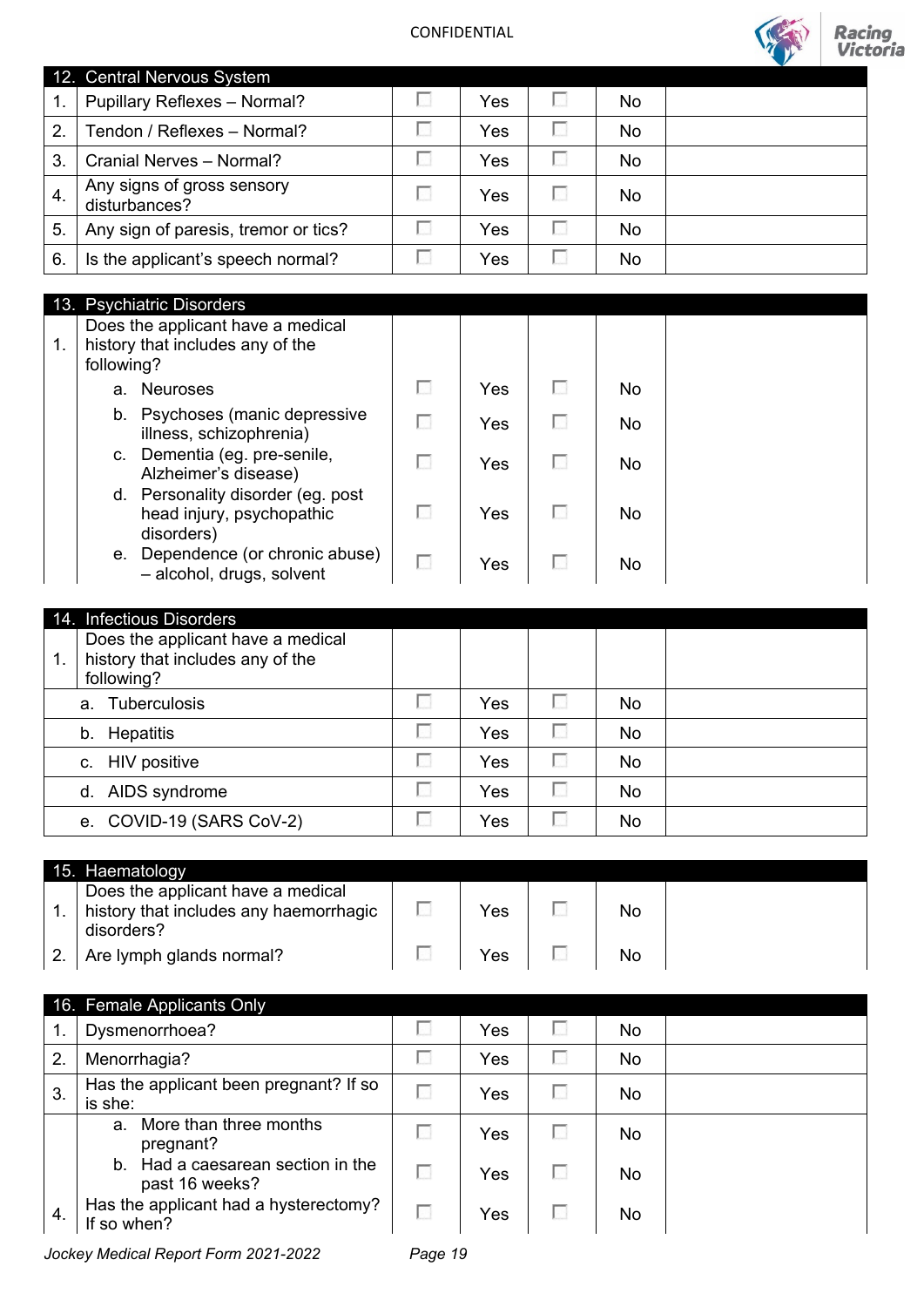

| Neoplasia                         |    |     |  |
|-----------------------------------|----|-----|--|
| Does the applicant have a medical | es | No. |  |
| history that includes neoplasm'.  |    |     |  |

| Other.                                                                                                                                          |     |    |  |
|-------------------------------------------------------------------------------------------------------------------------------------------------|-----|----|--|
| If the applicant is over 50 years of age,<br>please consider but do not perform -<br>Will need fasting blood lipids, glucose<br>and stress ECG. | Yes | No |  |

### **EXAMINING DOCTOR NOTE:**

Parts A, B, C and the Declaration must be completed and returned to the applicant who must forward to Racing Victoria to progress their application.

**A copy of this entire document must be retained by the examining doctor for their medical records**.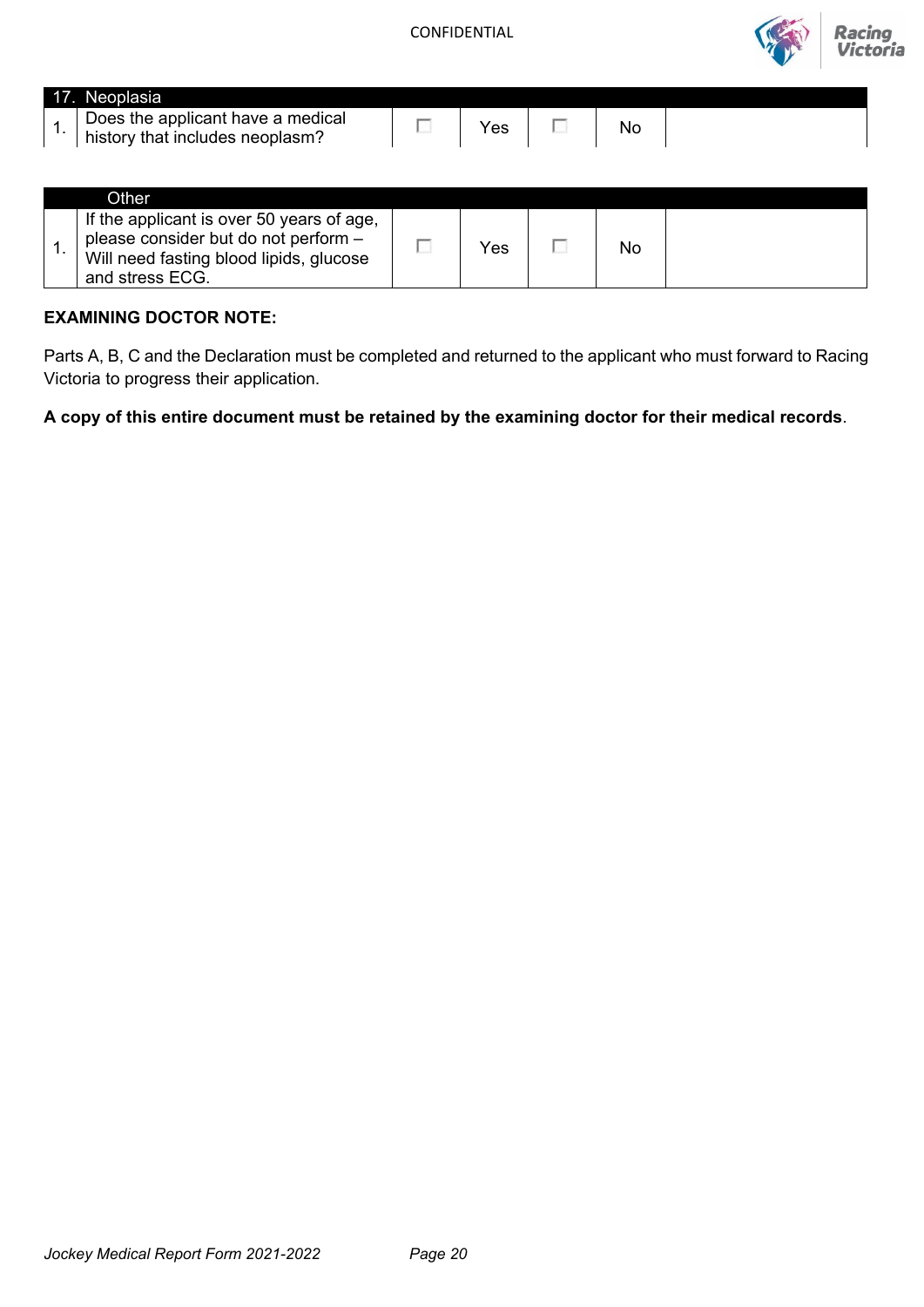

## **DECLARATION BY MEDICAL PRACTITIONER**

### **Jockey Medical Examination**

| Family Name:<br>D.O.B  |  |  | Weight |                       |  |
|------------------------|--|--|--------|-----------------------|--|
| Given Name(s):         |  |  |        | Gender (please tick): |  |
| <b>Preferred Name:</b> |  |  |        | M                     |  |

I have today personally examined the above applicant in accordance with the requirements of the Racing Victoria Jockey Medical Report and hereby declare that:

|  | I am the applicant's regular treating GP; or                                                                                                        |
|--|-----------------------------------------------------------------------------------------------------------------------------------------------------|
|  | I am not the applicant's regular treating GP but I have reviewed the applicant's medical history and I believe this to be a<br>true medical record. |

### **AND**

### **(Please select as appropriate):**

| I found nothing unfavourable in the applicant's history or examination. I refer the applicant for consideration by the<br>Racing Victoria CMO.                                    |
|-----------------------------------------------------------------------------------------------------------------------------------------------------------------------------------|
| In my opinion, there are medical reasons why the applicant cannot race ride and I recommend that the applicant be<br>referred to the Racing Victoria CMO for further examination. |

### **Notes for the Chief Medical Officer**

| <b>Notes</b>                            |                       |
|-----------------------------------------|-----------------------|
|                                         |                       |
|                                         |                       |
|                                         |                       |
|                                         |                       |
|                                         |                       |
|                                         |                       |
|                                         |                       |
|                                         |                       |
|                                         |                       |
|                                         |                       |
|                                         |                       |
| <b>Additional Information Requested</b> | <b>Expected Delay</b> |
|                                         |                       |
|                                         |                       |
|                                         |                       |
|                                         |                       |
|                                         |                       |
|                                         |                       |
|                                         |                       |
|                                         |                       |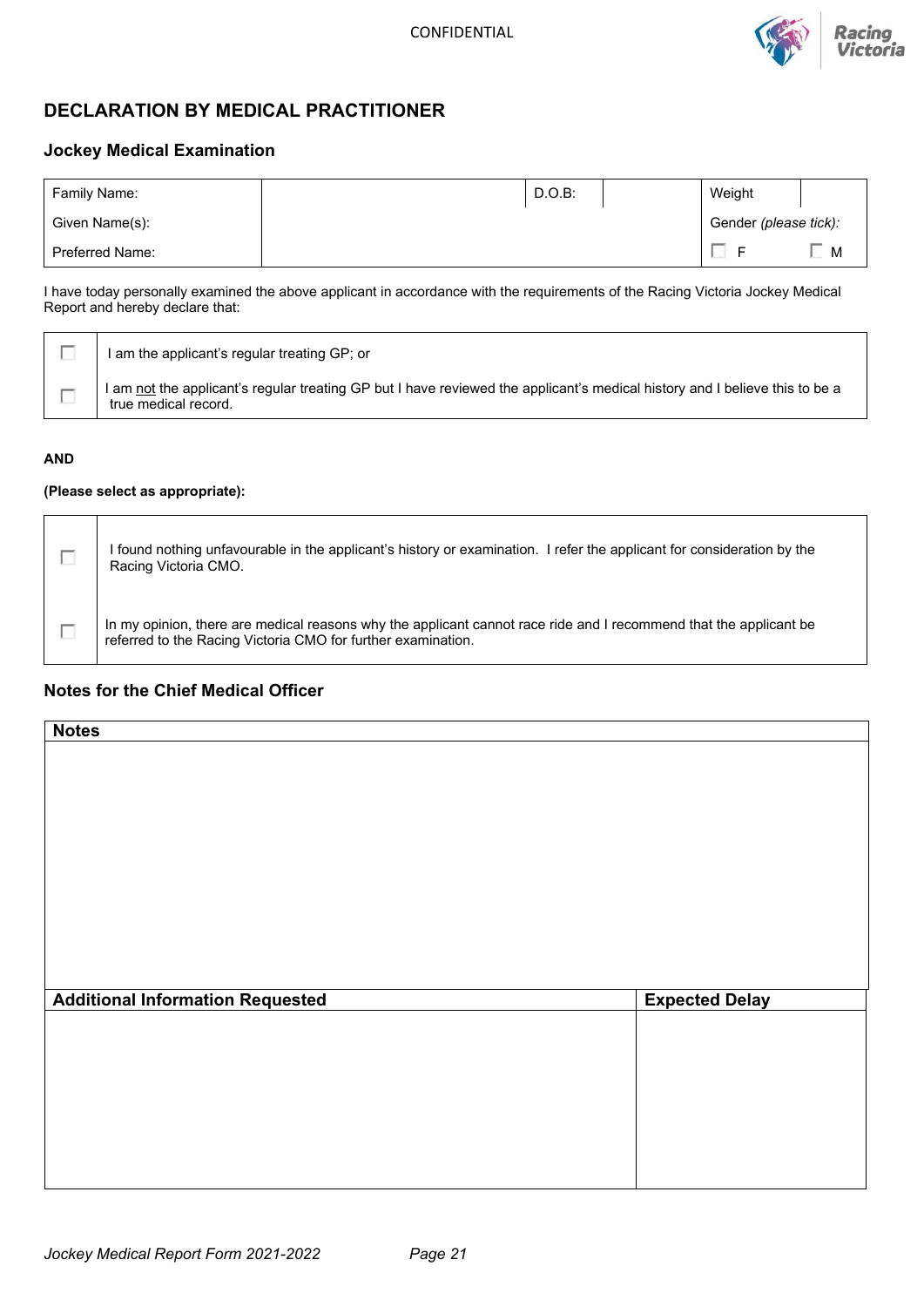

### **Doctors Details**

| Family Name:                                     | Given Name: |         |            |  |
|--------------------------------------------------|-------------|---------|------------|--|
| Provider Number:                                 |             |         |            |  |
| Practice Name:                                   |             |         |            |  |
| Address:                                         |             |         |            |  |
| Suburb                                           |             |         | Post Code: |  |
| Postal Address:<br>(only if differs from above): |             |         | Post Code: |  |
| Contact Telephone:                               |             | Mobile: |            |  |
| Email Address:                                   |             |         |            |  |

### *And/Or Practice/Provider Stamp below:*

| <b>Examining Doctors Name</b> | <b>Examining Doctors Signature</b> | Date |
|-------------------------------|------------------------------------|------|